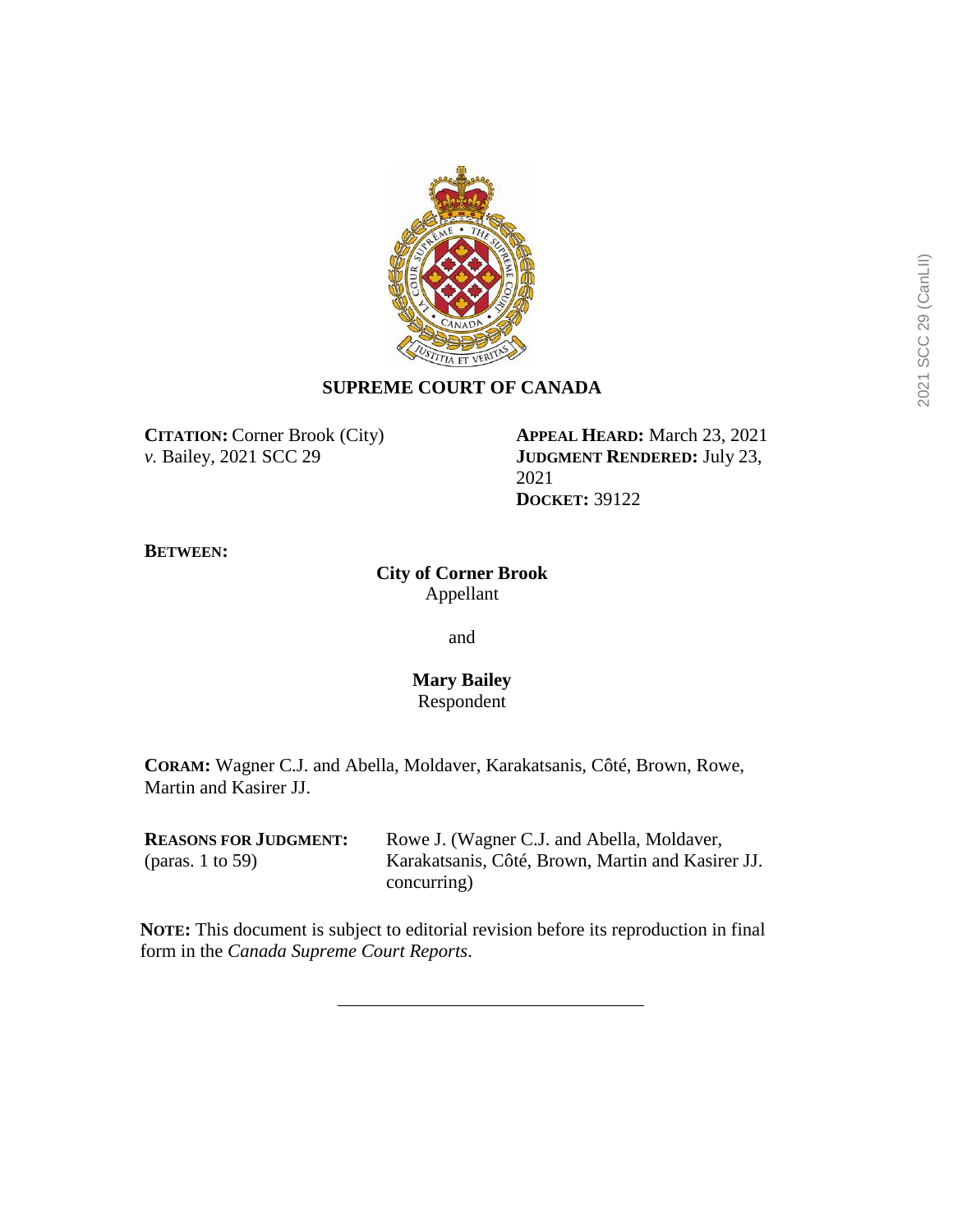2021 SCC 29 (CanLII) 2021 SCC 29 (CanLII)

CORNER BROOK (CITY) *v.* BAILEY

# **City of Corner Brook** *Appellant*

*v.*

**Mary Bailey** *Respondent*

**Indexed as: Corner Brook (City)** *v.* **Bailey**

**2021 SCC 29**

File No.: 39122.

2021: March 23; 2021: July 23.

Present: Wagner C.J. and Abella, Moldaver, Karakatsanis, Côté, Brown, Rowe, Martin and Kasirer JJ.

ON APPEAL FROM THE COURT OF APPEAL FOR NEWFOUNDLAND AND LABRADOR

*Contracts — Interpretation — Releases — Scope of release — City employee struck by car — Driver suing city — Driver and city entering into release agreement to settle action — Driver subsequently bringing third party claim against city in separate action by employee against her — City applying for summary trial on basis that third party claim barred by release agreement — Application judge staying*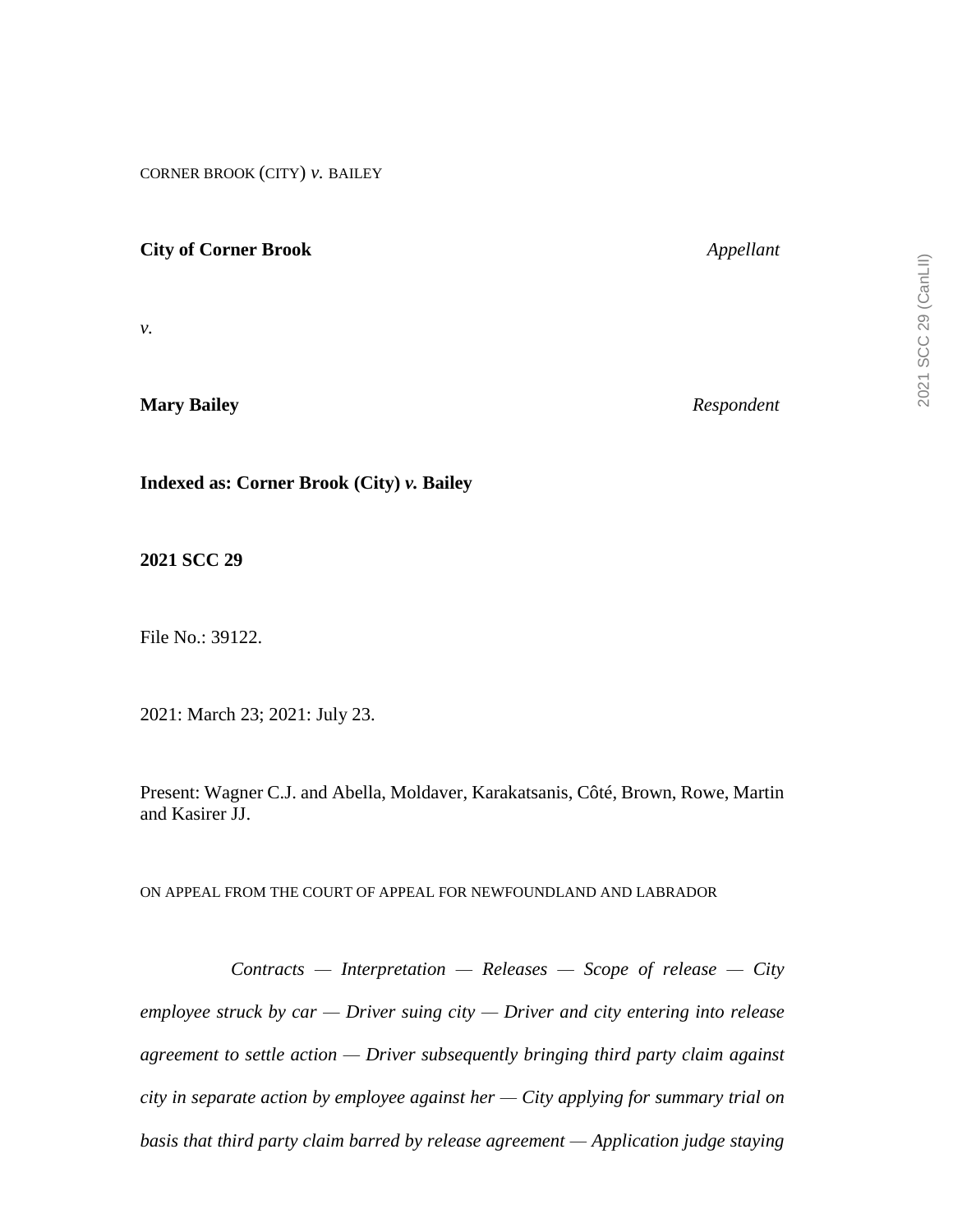*claim — Court of Appeal reinstating claim — Whether special interpretive rule applies to releases — Whether application judge made reviewable error in interpretation of release.*

While driving her husband's car, B struck a City employee who was performing road work. The employee sued B for injuries he sustained in the accident. In a separate action, B and her husband sued the City for property damage to the car and physical injury suffered by B. B and her husband settled with the City, and released the City from liability relating to the accident and discontinued their action. Years later, B brought a third party claim against the City for contribution or indemnity in the action brought against her by the employee. The City brought a summary trial application, on the basis that the release barred the third party claim. B's position was that it did not, because the third party claim was not specifically contemplated by the parties when they signed the release. The application judge concluded that the release barred B's third party claim against the City and stayed the claim. The Court of Appeal unanimously allowed the appeal and reinstated the third party notice.

*Held*: The appeal should be allowed and the order of the application judge reinstated.

There is no special rule of contractual interpretation that applies only to releases. A release is a contract, and the general principles of contractual interpretation apply. The rule set out in *London and South Western Railway v. Blackmore* (1870), L.R. 4 H.L. 610 ("the Blackmore Rule"), which stated that the general words in a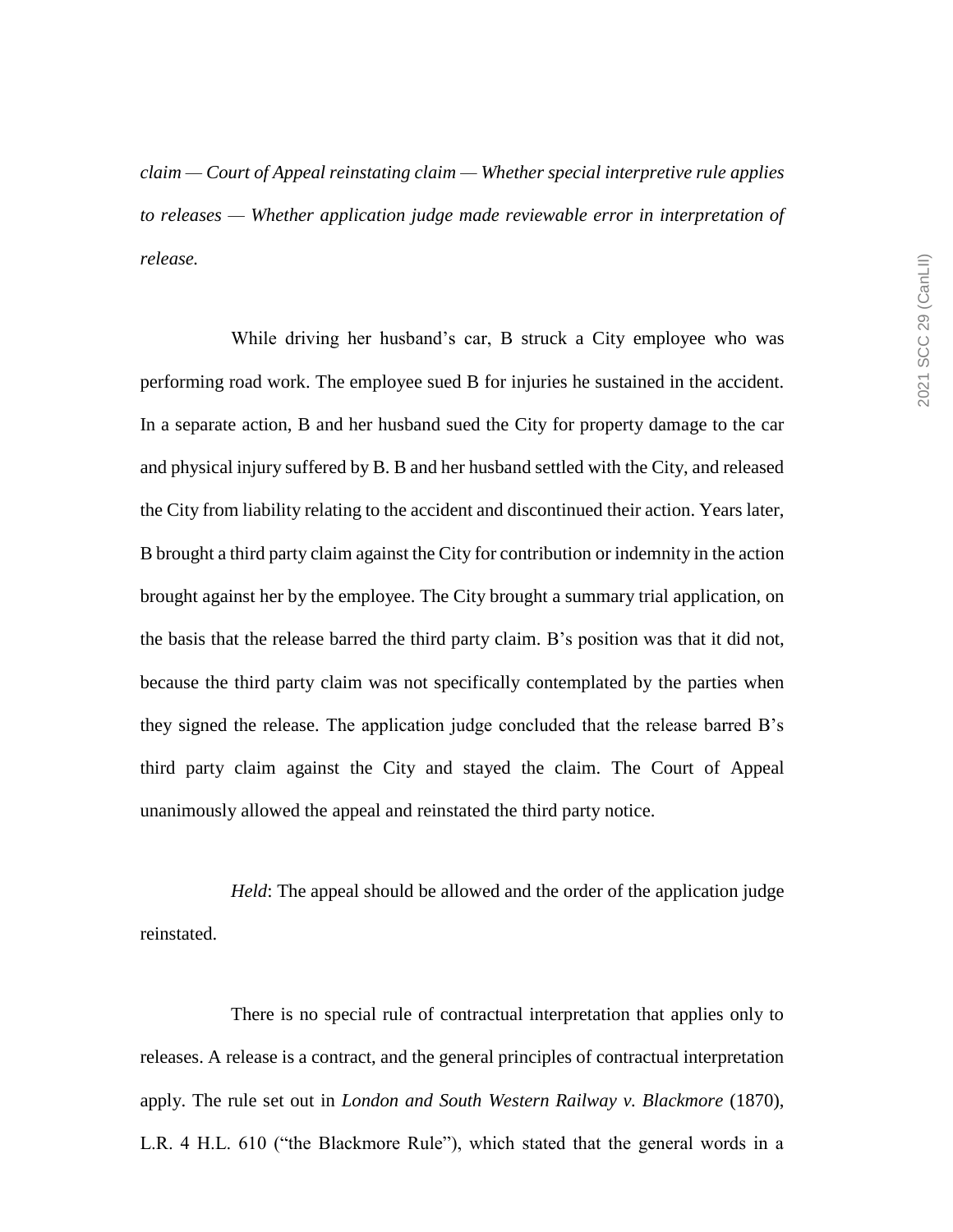release are limited always to that thing or those things which were specially in the contemplation of the parties at the time the release was given, has been overtaken by the general principles of contract law set out in *Sattva Capital Corp. v. Creston Moly Corp.*, 2014 SCC 53, [2014] 2 S.C.R. 633. Courts are directed to read the contract as a whole, giving the words used their ordinary and grammatical meaning consistent with the surrounding circumstances known to the parties at the time of formation of the contract.

The Blackmore Rule and the jurisprudence pursuant to it should no longer be referred to, as the function that it had served has been subsumed entirely by the approach set out in *Sattva*. Historically, the Blackmore Rule allowed courts to consider factual context when that was not the general rule, but this has been overtaken by a general rule that factual context is considered in interpreting contracts. Further, the Blackmore Rule has been interpreted narrowly. First, the Blackmore Rule does not allow courts to consider the subjective intentions of the parties. This is consistent with the current approach to contractual interpretation in *Sattva* which clarified that the relevant surrounding circumstances consist only of objective evidence of the background facts at the time of the execution of the contract, that is, knowledge that was or reasonably ought to have been within the knowledge of both parties at the time of contracting. Second, the Blackmore Rule does not preclude parties from releasing unknown claims. A release can cover an unknown claim with sufficient language, and does not necessarily need to particularize with precision the exact claims that fall within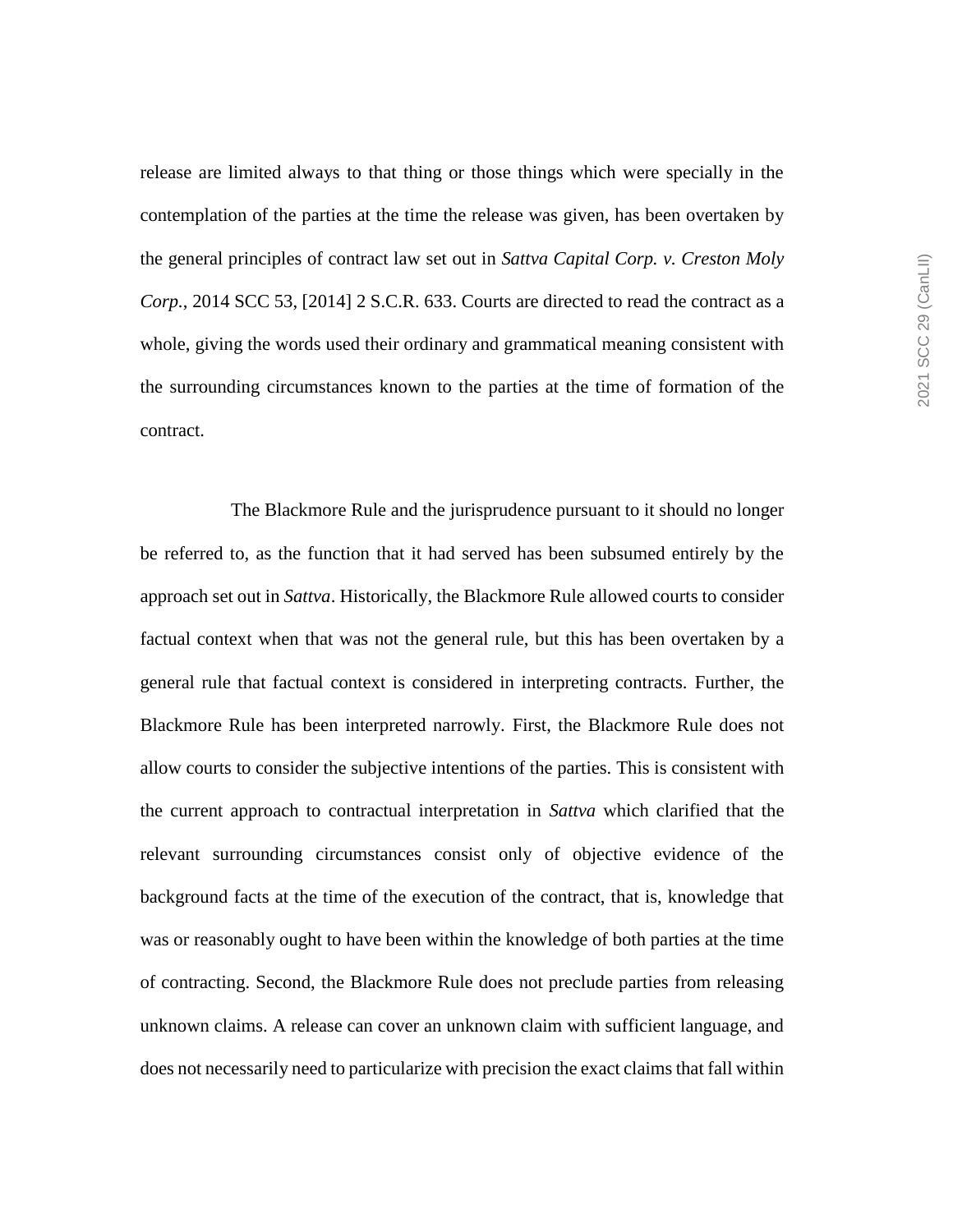its scope. Accordingly, the Blackmore Rule no longer adds to or deviates from the general principles of interpretation that apply to all contracts.

Any judicial tendency to interpret releases narrowly is not a function of any special rule, but rather a function of releases themselves. Releases may tend to lead to dissonance between the words of the agreement on their face and what the parties seem to have objectively intended based on the surrounding circumstances, with greater regularity than other types of contracts. In resolving this tension, courts can be persuaded to interpret releases narrowly more so than other types of contracts, not because there is any special rule of interpretation that applies to releases, but simply because the broad wording of releases can conflict with the circumstances, especially for claims not in contemplation at the time of the release. The broader the wording of the release, the more likely this is to be so. The drafter of a release might consider wording that makes clear whether the release will cover unknown claims and whether the claims must be related to a particular area or subject matter. Also, releases that are narrowed to a particular timeframe or subject matter are less likely to give rise to tension between the words and what the surrounding circumstances indicate the parties objectively intended. Distinctions can be drawn between claims based on facts known to both parties and claims based on facts that were not known to both parties. Such distinctions may be relevant when interpreting a release and assessing whether the claim at issue is the kind of claim the parties mutually intended to release. The ultimate question is whether the claim is of the type of claim to which the release is directed.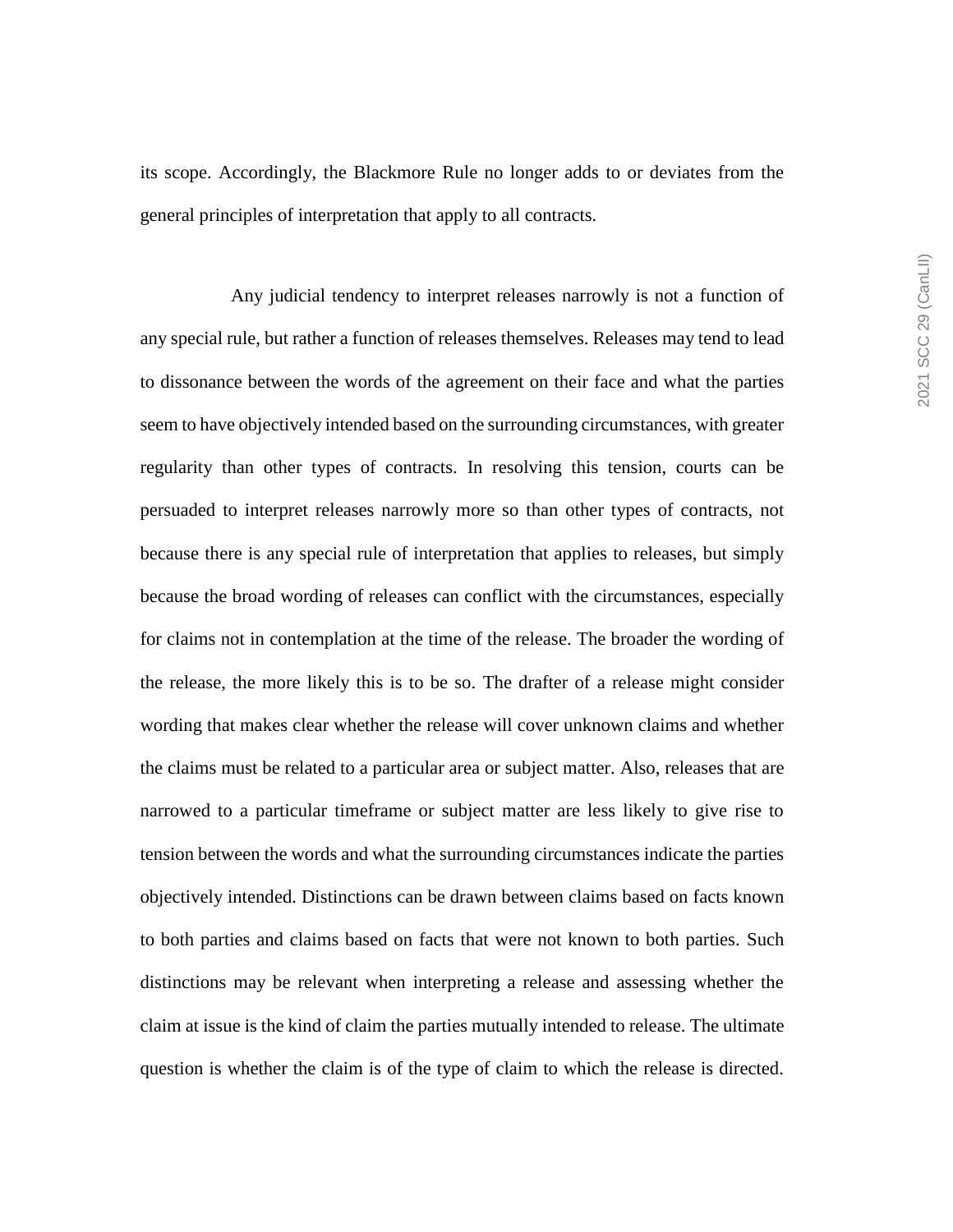This will depend on the wording and surrounding circumstances of the release in each case.

With respect to the standard of review, *Sattva* explained that contractual interpretation is a fact specific exercise, and should be treated as a mixed question of fact and law for the purpose of appellate review, unless there is an "extricable question of law". Extricable questions of law in the context of contractual interpretation include the application of an incorrect principle, the failure to consider a required element of a legal test, or the failure to consider a relevant factor. The circumstances in which a question of law can be extracted will be uncommon. Whether something was or should have been within the common knowledge of the parties at the time the contract was entered into is a question of fact.

In the instant case, the application judge made no extricable errors of law warranting appellate intervention. There is no reviewable error in the application judge's conclusion that the release includes B's third party claim and his order should be reinstated. The claim comes within the plain meaning of the words of the release, the surrounding circumstances confirm that the parties had objective knowledge of all the facts underlying B's third party claim when they executed the release, and the parties limited the scope of the release to claims arising out of a particular event. Whether one approaches the matter on the basis of the Blackmore Rule or not, the result is the same, and the application judge's reliance on the Blackmore Rule is of no moment.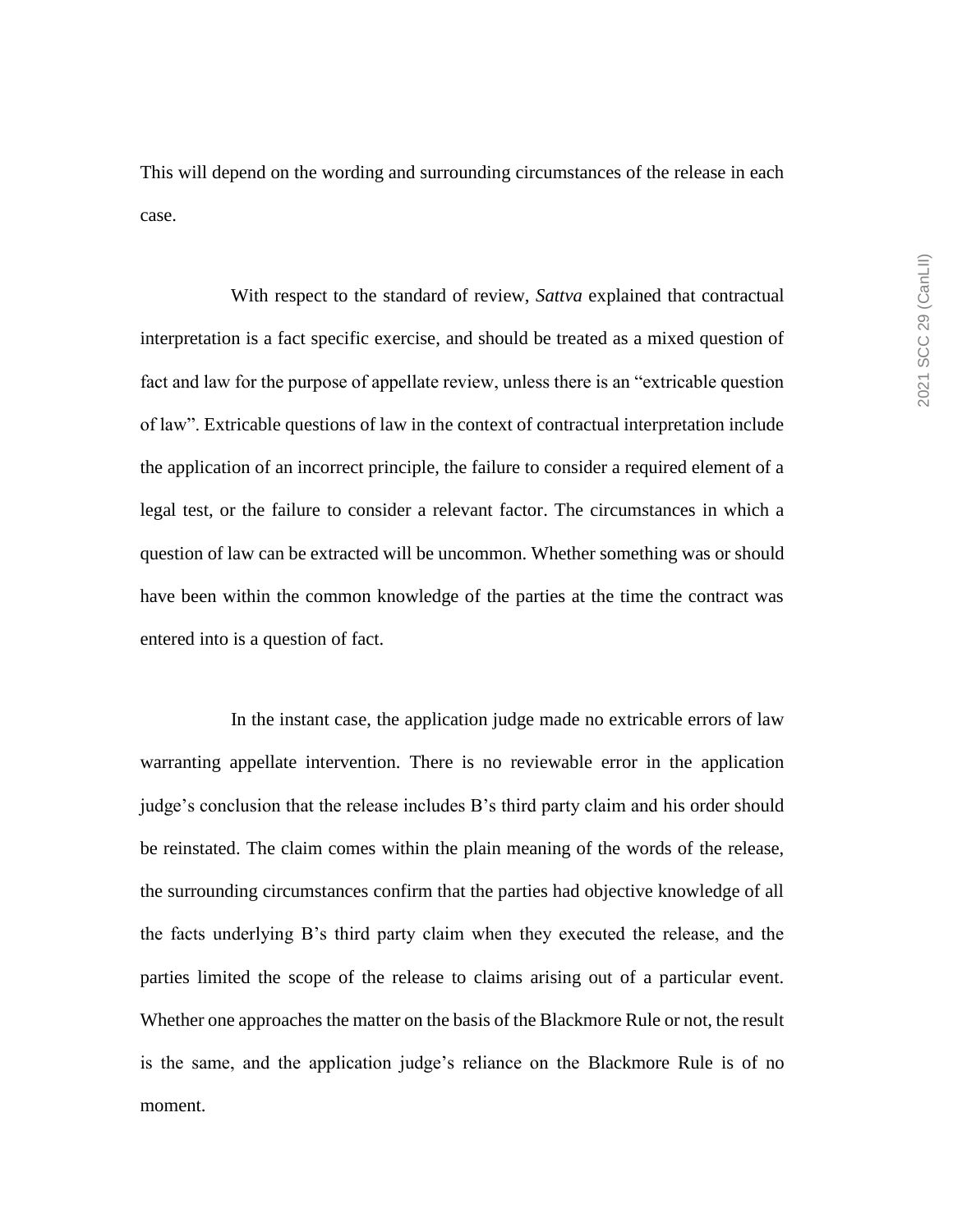### **Cases Cited**

**Applied:** *Sattva Capital Corp. v. Creston Moly Corp.*, 2014 SCC 53, [2014] 2 S.C.R. 633; **considered:** *London and South Western Railway Co. v. Blackmore* (1870), L.R. 4 H.L. 610; *Bank of Credit and Commerce International S.A. v. Ali*, [2001] UKHL 8, [2002] 1 A.C. 251; *Biancaniello v. DMCT LLP*, 2017 ONCA 386, 138 O.R. (3d) 210; *Bank of British Columbia Pension Plan, Re*, 2000 BCCA 291, 137 B.C.A.C. 37; **referred to:** *Ledcor Construction Ltd. v. Northbridge Indemnity Insurance Co.*, 2016 SCC 37, [2016] 2 S.C.R. 23; *Grant v. John Grant & Sons Pty. Ltd.* (1954), 91 C.L.R. 112; *Lyall v. Edwards* (1861), 6 H. & N. 337, 158 E.R. 139; *White v. Central Trust Co.* (1984), 54 N.B.R. (2d) 293; *Hill v. Nova Scotia (Attorney General)*, [1997] 1 S.C.R. 69; *Strata Plan BCS 327, Owners v. IPEX Inc.*, 2014 BCCA 237, 358 B.C.A.C. 124; *Privest Properties Ltd. v. Foundation Co. of Canada* (1997), 36 B.C.L.R. (3d) 155; *King v. Operating Engineers Training Institute of Manitoba Inc.*, 2011 MBCA 80, 270 Man. R. (2d) 63; *Owners, Strata Plan LMS 3905 v. Crystal Square Parking Corp.*, 2020 SCC 29; *Resolute FP Canada Inc. v. Ontario (Attorney General)*, 2019 SCC 60; *Chartbrook Ltd. v. Persimmon Homes Ltd.*, [2009] UKHL 38, [2009] 1 A.C. 1101.

#### **Statutes and Regulations Cited**

*Rules of the Supreme Court, 1986*, S.N.L. 1986, c. 42, Sch. D, r. 17A.

#### **Authors Cited**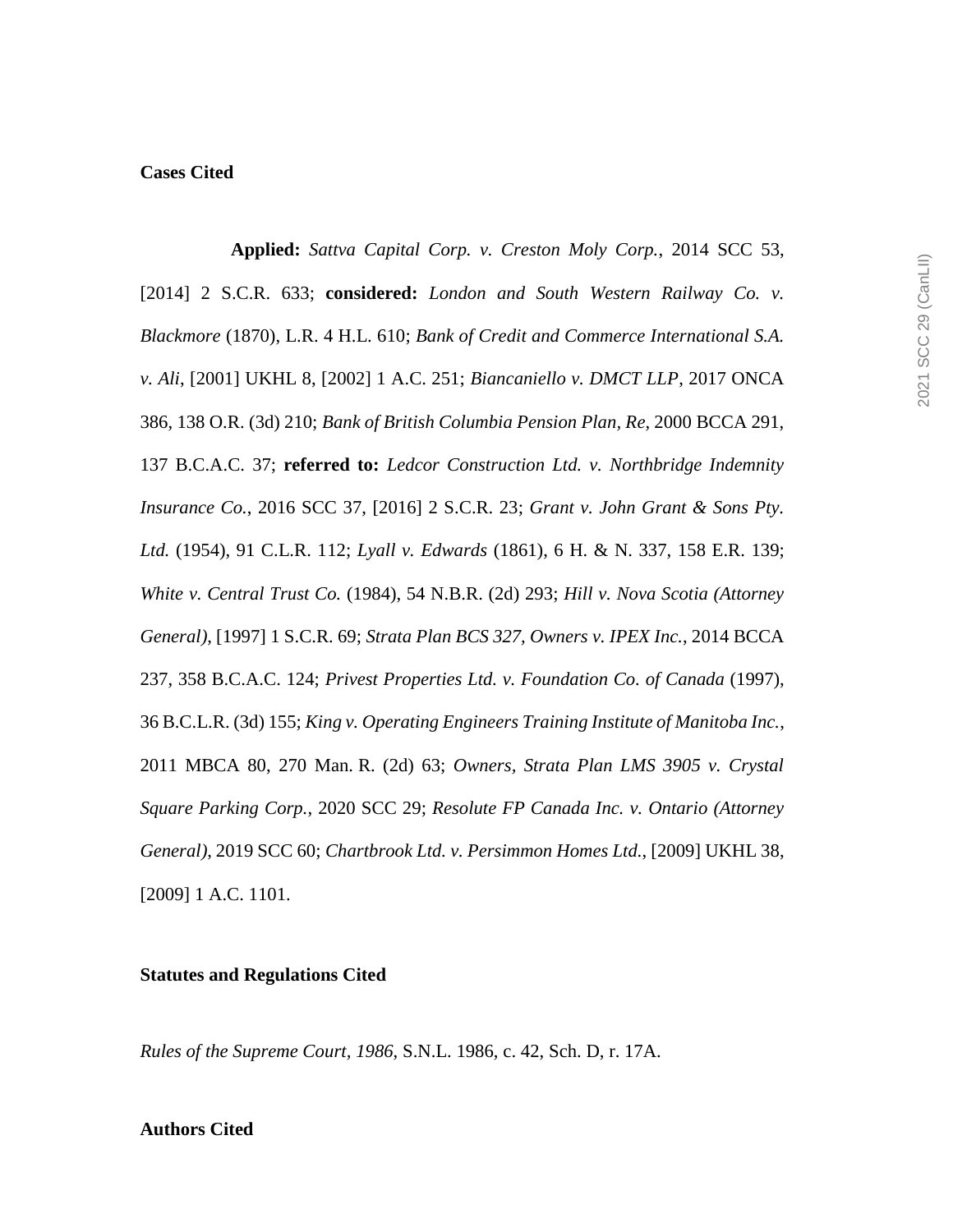Cass, Fred D. *The Law of Releases in Canada*. Aurora, Ont.: Canada Law Book, 2006.

- *Chitty on Contracts*, vol. I, *General Principles*, 33rd ed., by H. G. Beale et al. London: Sweet & Maxwell, 2018.
- Hall, Geoff R. *Canadian Contractual Interpretation Law*, 4th ed. Toronto: LexisNexis, 2020.
- Lewison, Kim. *The Interpretation of Contracts*, 7th ed. London: Sweet and Maxwell, 2020.
- McCamus, John D. *The Law of Contracts*, 3rd ed. Toronto: Irwin Law, 2020.
- *Pollock's Principles of Contract*, 13th ed. by Percy H. Winfield. London: Stevens & Sons, 1950.
- Swan, Angela, Jakub Adamski, and Annie Y. Na. *Canadian Contract Law*, 4th ed. Toronto: LexisNexis, 2018.
- Whayman, Derek. "The modern rule of releases" (2021), *L.S.* 1 (online: https://www.cambridge.org/core/journals/legal-studies/article/modern-rule-ofreleases/66ABE6D1C013343E28A248356C12CCF2; archived version: [https://www.scc-csc.ca/cso-dce/2021SCC-CSC29\\_1\\_eng.pdf\)](https://www.scc-csc.ca/cso-dce/2021SCC-CSC29_1_eng.pdf).

APPEAL from a judgment of the Newfoundland and Labrador Court of

Appeal (Green, O'Brien and Butler JJ.A.), 2020 NLCA 3, 443 D.L.R. (4th) 633, 48

C.P.C. (8th) 215, 58 M.V.R. (7th) 186, [2020] N.J. No. 23 (QL), 2020 CarswellNfld

23 (WL Can.), setting aside a decision of Murphy J., 2018 NLSC 177, 37 C.P.C. (8th)

40, [2018] N.J. No. 266 (QL), 2018 CarswellNfld 328 (WL Can.). Appeal allowed.

*Erin E. Best* and *Giles W. Ayers*, for the appellant.

*J. Alexander Templeton*, for the respondent.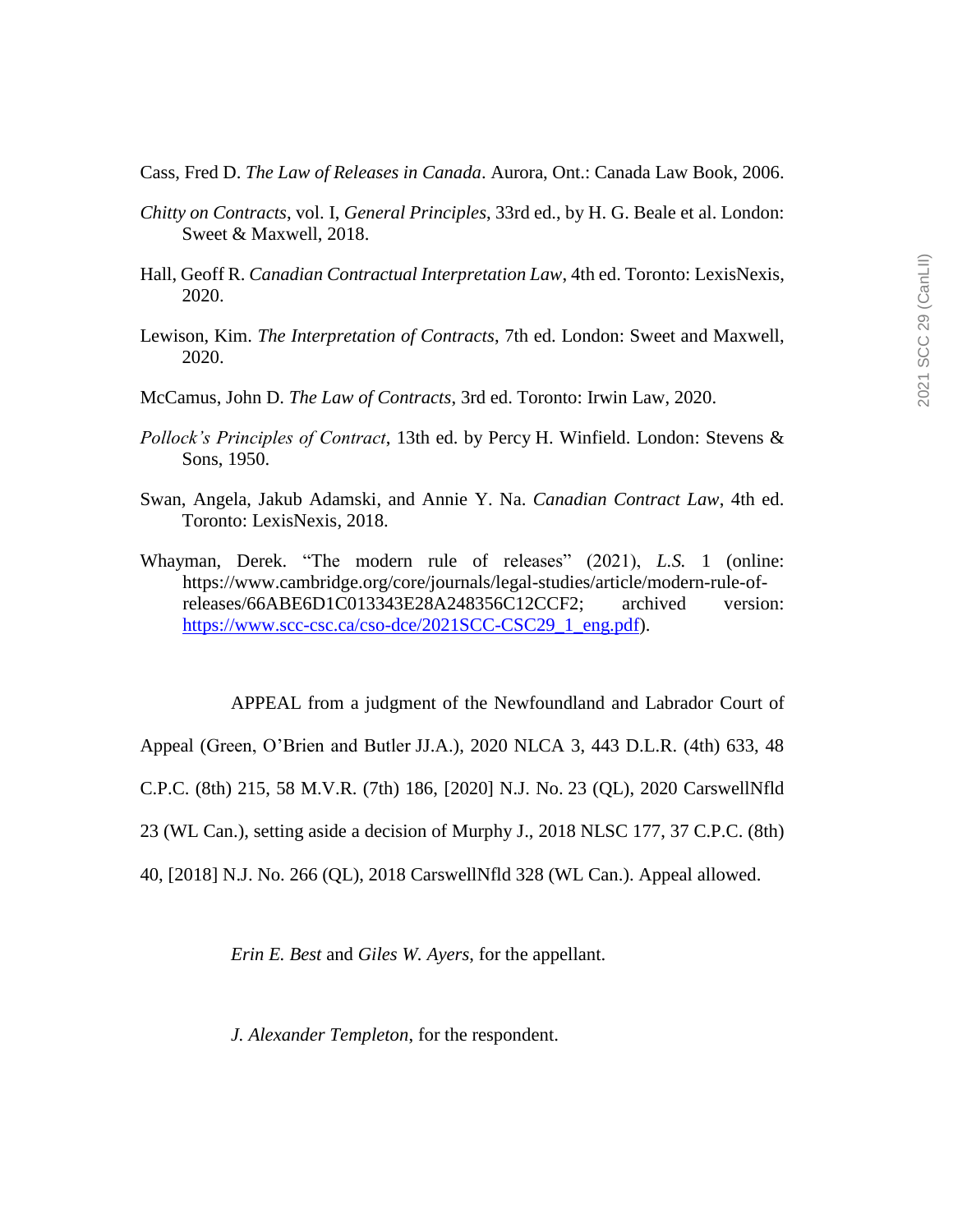The judgment of the Court was delivered by

ROWE J. —

#### I. Introduction

[1] This appeal is about the proper approach to interpreting the scope of a release, whether there is any special interpretive rule that applies specifically to releases, and if not, how the general principles of contractual interpretation this Court set out in *Sattva Capital Corp. v. Creston Moly Corp.*, 2014 SCC 53, [2014] 2 S.C.R. 633, apply to the release at issue here.

[2] The respondent Mary Bailey struck David Temple, an employee of the appellant City of Corner Brook, with her husband's car. Mr. Temple sued Mrs. Bailey. In a separate action, Mrs. Bailey sued the City. Mrs. Bailey and the City settled, and Mrs. Bailey released the City from liability relating to the accident and discontinued her action. Years later, Mrs. Bailey brought a third party claim against the City for contribution or indemnity, in the action brought against her by Mr. Temple. The City says the release bars Mrs. Bailey's third party claim. Mrs. Bailey says it does not.

[3] There is no special interpretive principle that applies to releases. The decisions below refer to the rule from the House of Lords decision in *London and South Western Railway Co. v. Blackmore* (1870), L.R. 4 H.L. 610, in which Lord Westbury stated, at p. 623: "The general words in a release are limited always to that thing or those things which were specially in the contemplation of the parties at the time when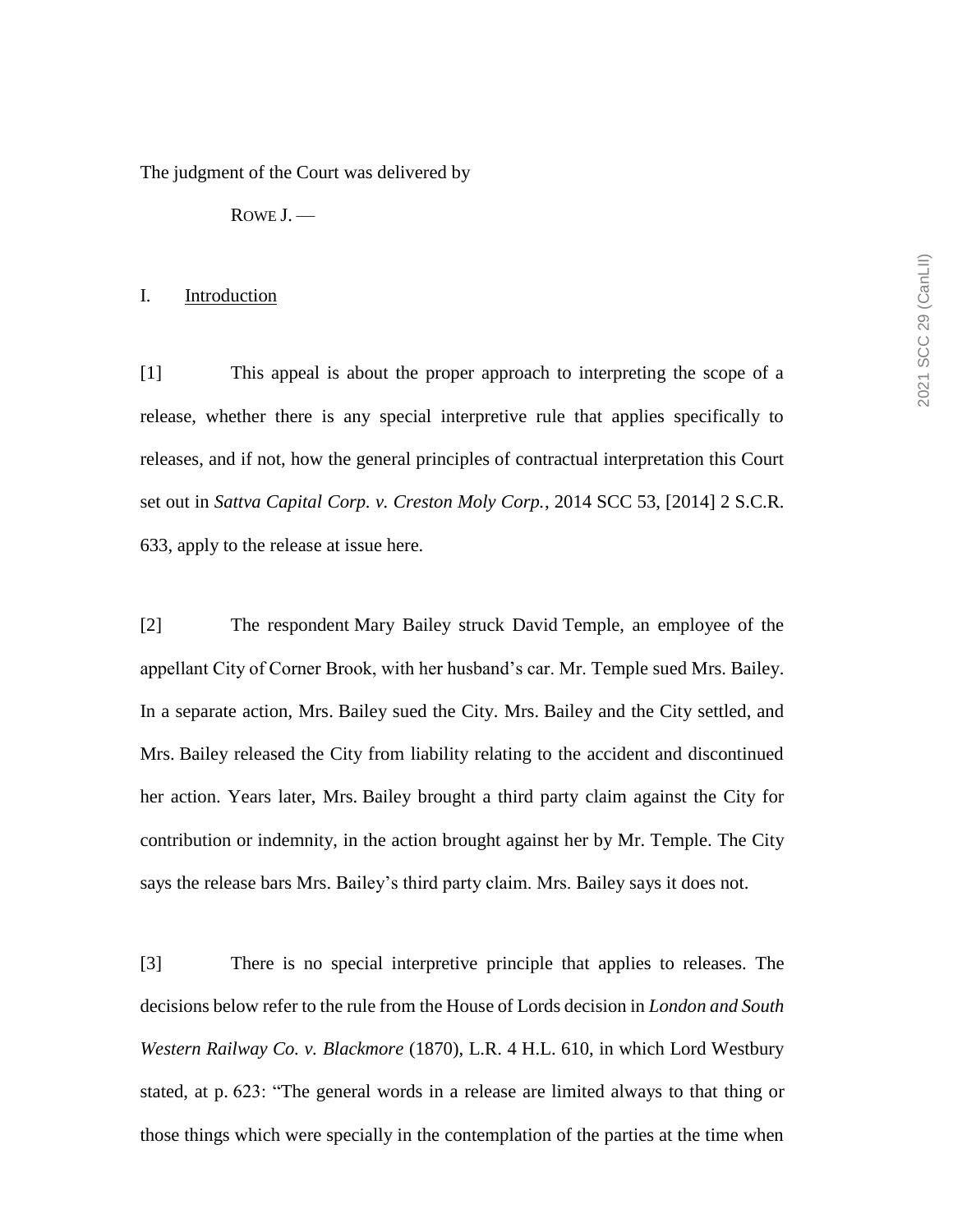the release was given." As I will explain, this "Blackmore Rule" has been overtaken by the general principles of contract law in *Sattva*. The Blackmore Rule has outlived its usefulness and should no longer be referred to. Any judicial tendency to interpret releases narrowly is not a function of any special rule, but rather a function of releases themselves.

[4] In the instant case, the application judge interpreted the release broadly to include Mrs. Bailey's third party claim in accordance with *Sattva*, and his reasons should have been reviewed on a palpable and overriding error standard. As the application judge made no reviewable error in his interpretation of the release, I would allow the appeal and reinstate his order.

## II. Facts

[5] On March 3, 2009, Mrs. Bailey struck Mr. Temple while driving a car owned by her husband. Mr. Temple was an employee of the City of Corner Brook, and was performing road work at the time. The Baileys commenced an action against the City for property damage to the car and physical injury suffered by Mrs. Bailey ("Bailey Action").

[6] Meanwhile, Mr. Temple commenced a separate action against Mrs. Bailey seeking compensation for the injuries he sustained in the accident ("Temple Action"). Mrs. Bailey was served with the statement of claim in the Temple Action on March 24,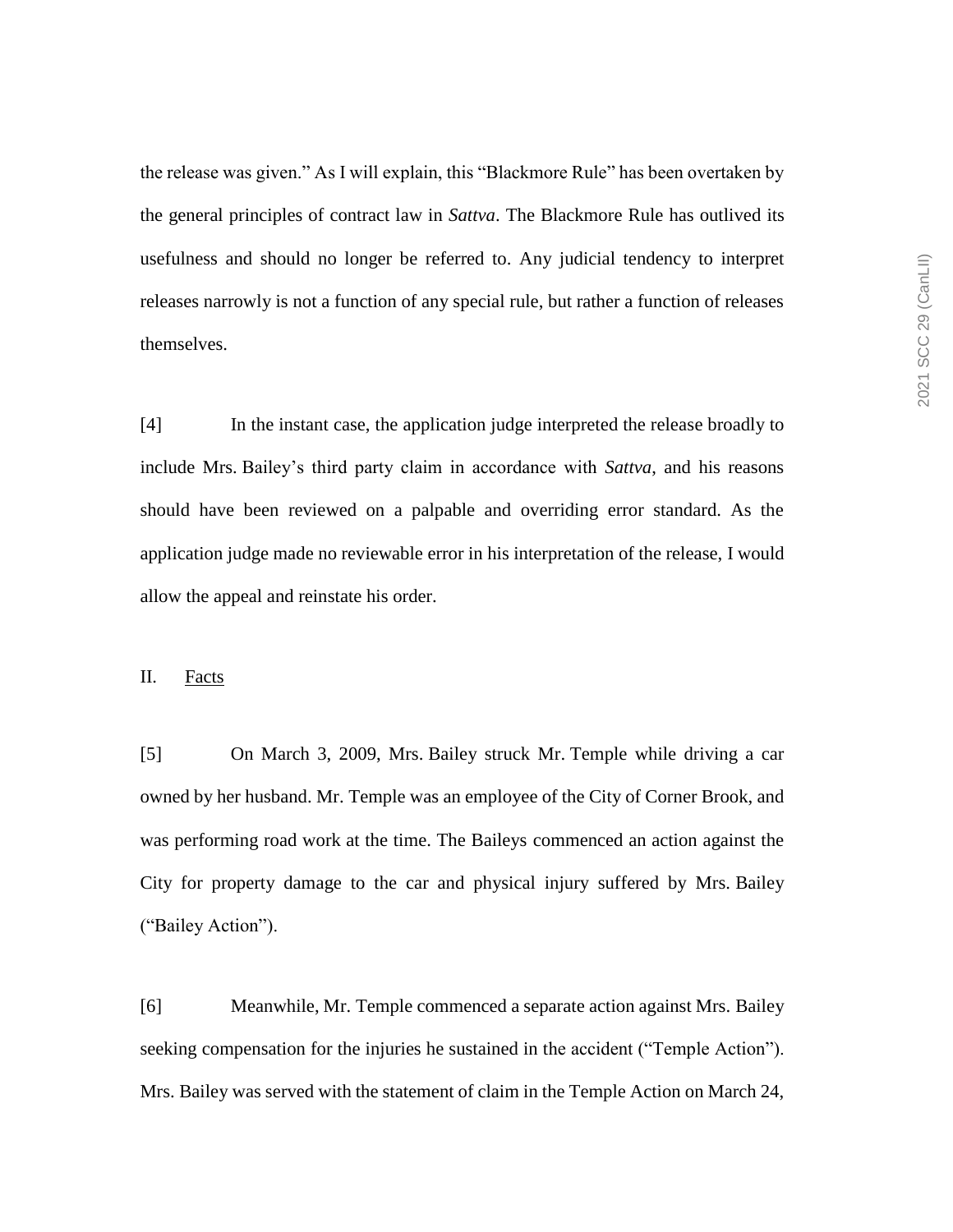2011. Once served, Mrs. Bailey brought the statement of claim to her insurance representative.

[7] Subsequently, the Baileys and the City entered into settlement discussions via their counsel. On August 10, 2011, counsel for the Baileys wrote to counsel for the City by email. After discussing Mrs. Bailey's lingering injuries from the accident, the Baileys' counsel stated that he would be prepared to advise his client to accept \$10,000 in full settlement of their claims. On August 12, 2011, counsel for the City replied. He rejected the \$10,000 settlement offer, noting that his client "feels strongly on liability", but explained that his client was "aware that all litigation carries risks and costs" and was therefore prepared to make an offer of \$7,500 to resolve the matter, contingent on discontinuance and execution of a full and final release to the City's satisfaction. On August 16, 2011, counsel for the Baileys said that his clients accept. The Baileys signed the release on August 26, 2011. The relevant excerpt of the release reads as follows:

> . . . the [Baileys], on behalf of themselves and their heirs, dependents, executors, administrators, successors, assigns, and legal and personal representatives, hereby release and forever discharge the [City, its] servants, agents, officers, directors, managers, employees, their associated, affiliated and subsidiary legal entities and their legal successors and assigns, both jointly and severally, from all actions, suits, causes of action, debts, dues, accounts, benefits, bonds, covenants, contracts, costs, claims and demands whatsoever, including all claims for compensation, loss of use, loss of time, loss of wages, expenses, disability, past, present or future, and any aggravation, foreseen or unforeseen, as well as for injuries presently undisclosed and all demands and claims of any kind or nature whatsoever arising out of or relating to the accident which occurred on or about March 3, 2009, and without limiting the generality of the foregoing from all claims raised or which could have been raised in the [Bailey Action] .... [Emphasis added.]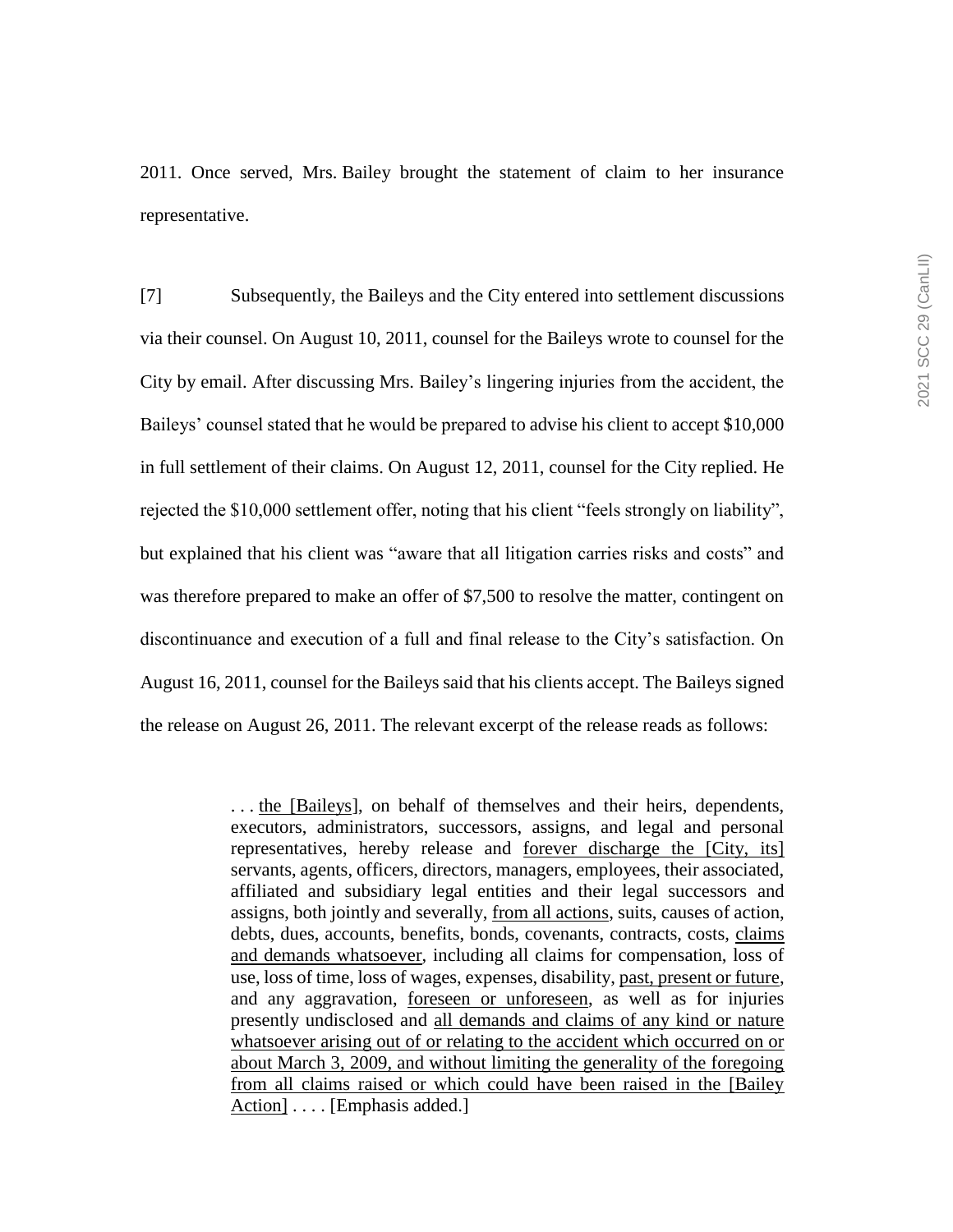[8] Later, on March 16, 2016, Mrs. Bailey commenced a third party claim against the City in the Temple Action, claiming contribution or indemnity from the City in the event she is found liable to Mr. Temple in his claim against her.

[9] The City brought a summary trial application pursuant to Rule 17A of the *Rules of the Supreme Court, 1986*, S.N.L. 1986, c. 42, Sch. D. The City's position was that the release barred the third party claim. Mrs. Bailey's position was that it did not, because the third party claim was not specifically contemplated by the City and the Baileys when they signed the release.

### III. Decisions Below

# A. *Supreme Court of Newfoundland and Labrador, 2018 NLSC 177, 37 C.P.C. (8th) 40*

[10] Justice George L. Murphy concluded that the release barred Mrs. Bailey's third party claim against the City and stayed the claim. He began by acknowledging that whether Mrs. Bailey's third party claim against the City was barred depended on the interpretative approach applied to releases: the Blackmore Rule. He explained that in interpreting a release, the goal is to ascertain the intention of the parties. The court must first look to the words of the release. It may also look to the context in which the release was signed to interpret those words. The review must be carried out from an objective perspective.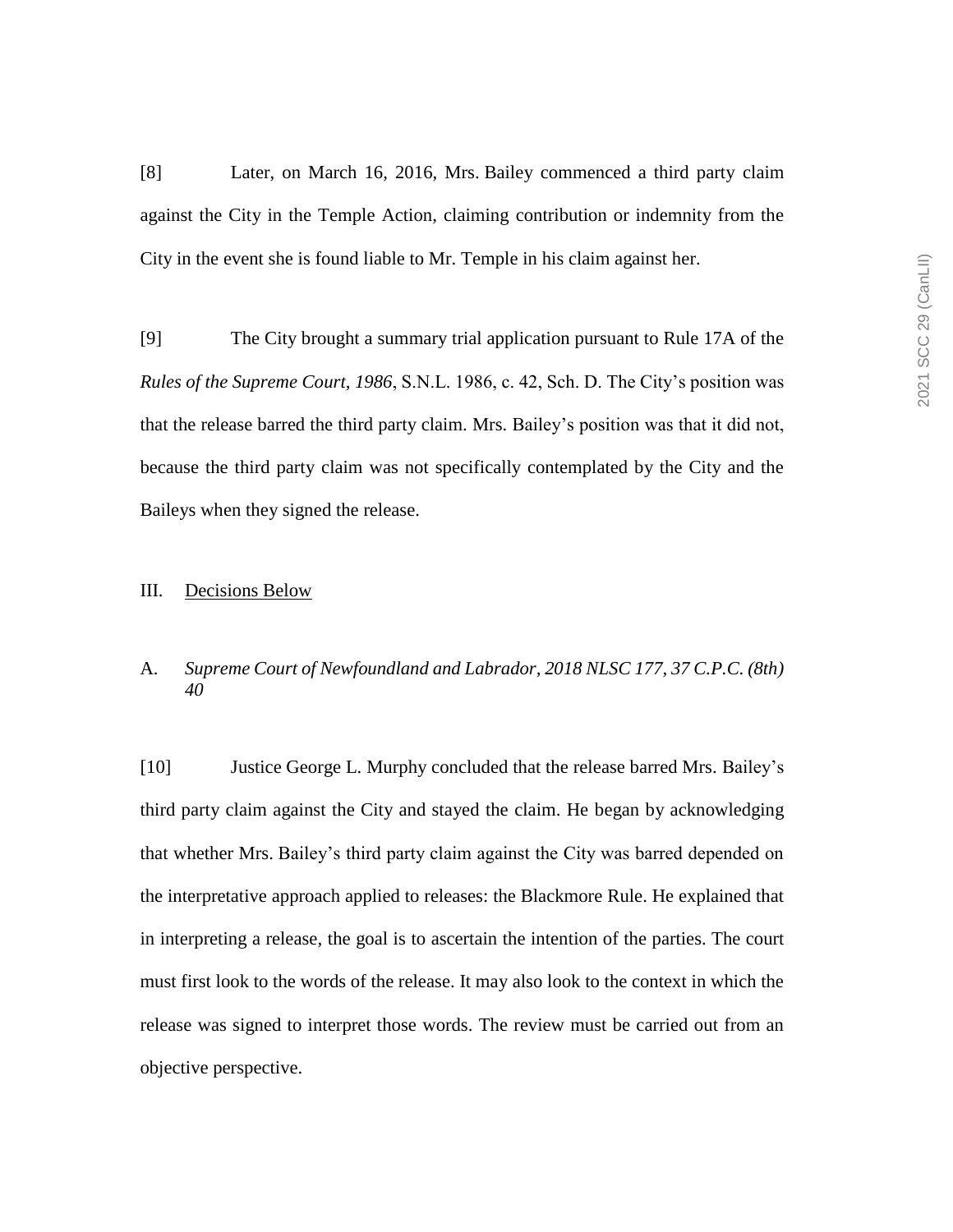[11] The application judge concluded that based on the words of the release alone, it covers Mrs. Bailey's third party claim. However, this did not end his analysis, because the Blackmore Rule required him to consider what was in the contemplation of the parties at the time the release was signed and the specific context in which it was signed. The application judge noted that Mrs. Bailey had already been served with the Temple Action when she signed the release, and that the statement of claim in the Bailey Action demonstrated that she was aware of the facts underlying the third party claim when she signed the release. He then reviewed the correspondence between counsel leading up to the release, and concluded that the parties contemplated any and all types of claims relating to the accident.

# B. *Court of Appeal of Newfoundland and Labrador, 2020 NLCA 3, 443 D.L.R. (4th) 633*

[12] The Court of Appeal unanimously allowed the appeal. The Court of Appeal concluded that the Blackmore Rule has, over time, been subsumed into the principles of contractual interpretation affirmed by this Court in *Sattva* and *Ledcor Construction Ltd. v. Northbridge Indemnity Insurance Co.*, 2016 SCC 37, [2016] 2 S.C.R. 23. Rather, it is a particular application of the general approach to contractual interpretation. Whether one approaches the appeal based on the Blackmore Rule or not, the result in this case would be the same.

[13] The Court of Appeal concluded that the application judge made three extricable errors of law, in holding that: (1) what was in the contemplation of the City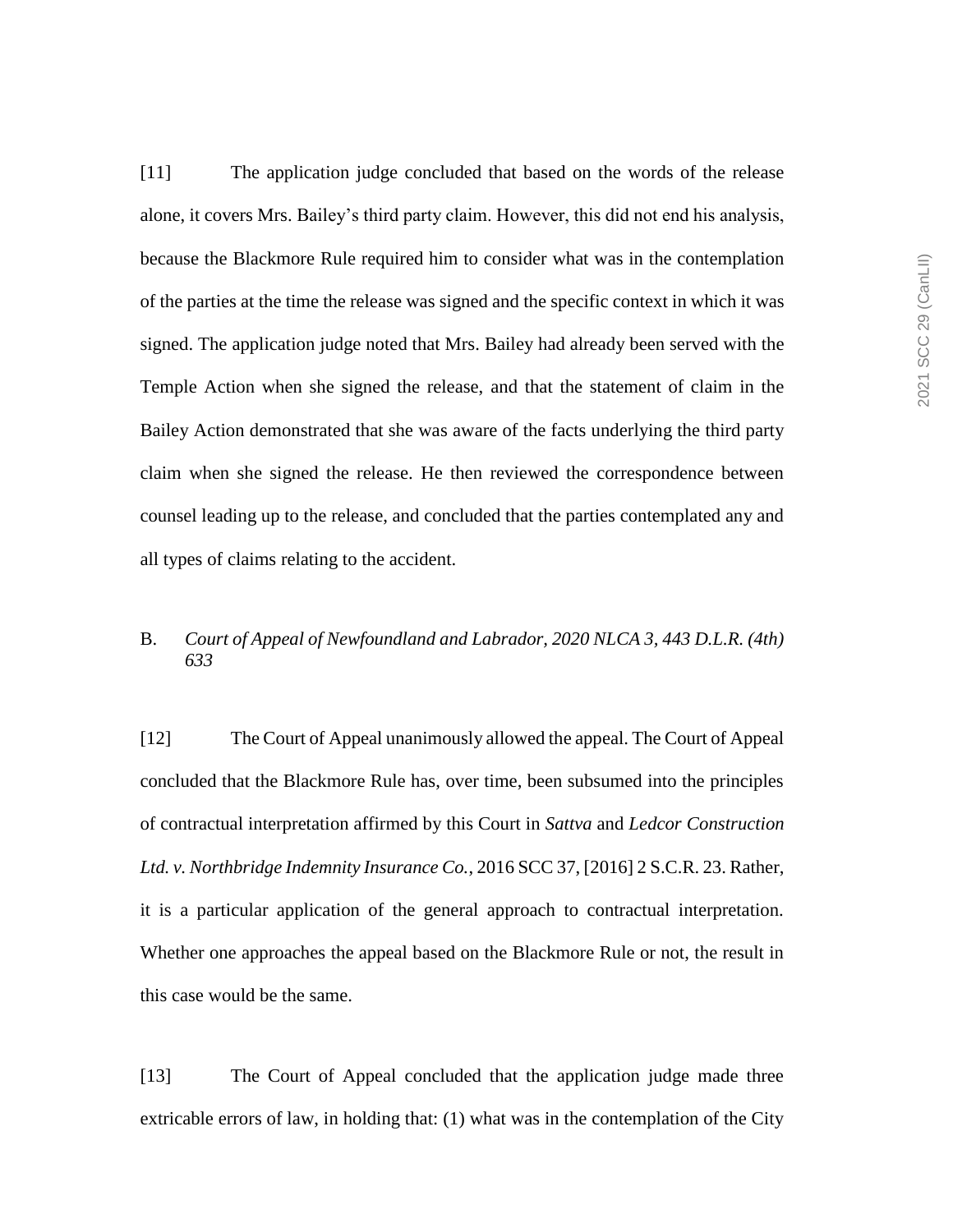was determinative of mutual intent, (2) it was not necessary to determine what was "specially" in the contemplation of the parties, and (3) it was sufficient that the broad general wording of the release covered the third party claim when the surrounding circumstances suggested otherwise. The Court of Appeal concluded that these errors had a material effect on the result, entitling the Court of Appeal to review the decision below on a correctness standard. It reasoned that the broad phrases in the release should be considered against the more specific references to the Bailey Action, and that the pre-contract exchange of correspondence made no reference to the Temple Action or any future third party action. The Court of Appeal concluded that the words, the context, and the exchange of correspondence were all consistent with the release being interpreted as a release only of the Baileys' claims in the Bailey Action. The Court of Appeal reinstated the third party notice.

#### IV. Submissions of the Parties

[14] The City argues that the Blackmore Rule is no longer applicable and that the release should be interpreted in accordance with the normal rules of contractual interpretation. It submits that the words of the agreement plainly describe its subject matter as all claims arising from the accident, and that there is nothing in the factual matrix that could narrow this subject matter without departing from the words of the agreement.

[15] Mrs. Bailey agrees the Blackmore Rule has been subsumed into the general principles of contractual interpretation articulated in *Sattva*, and submits that whether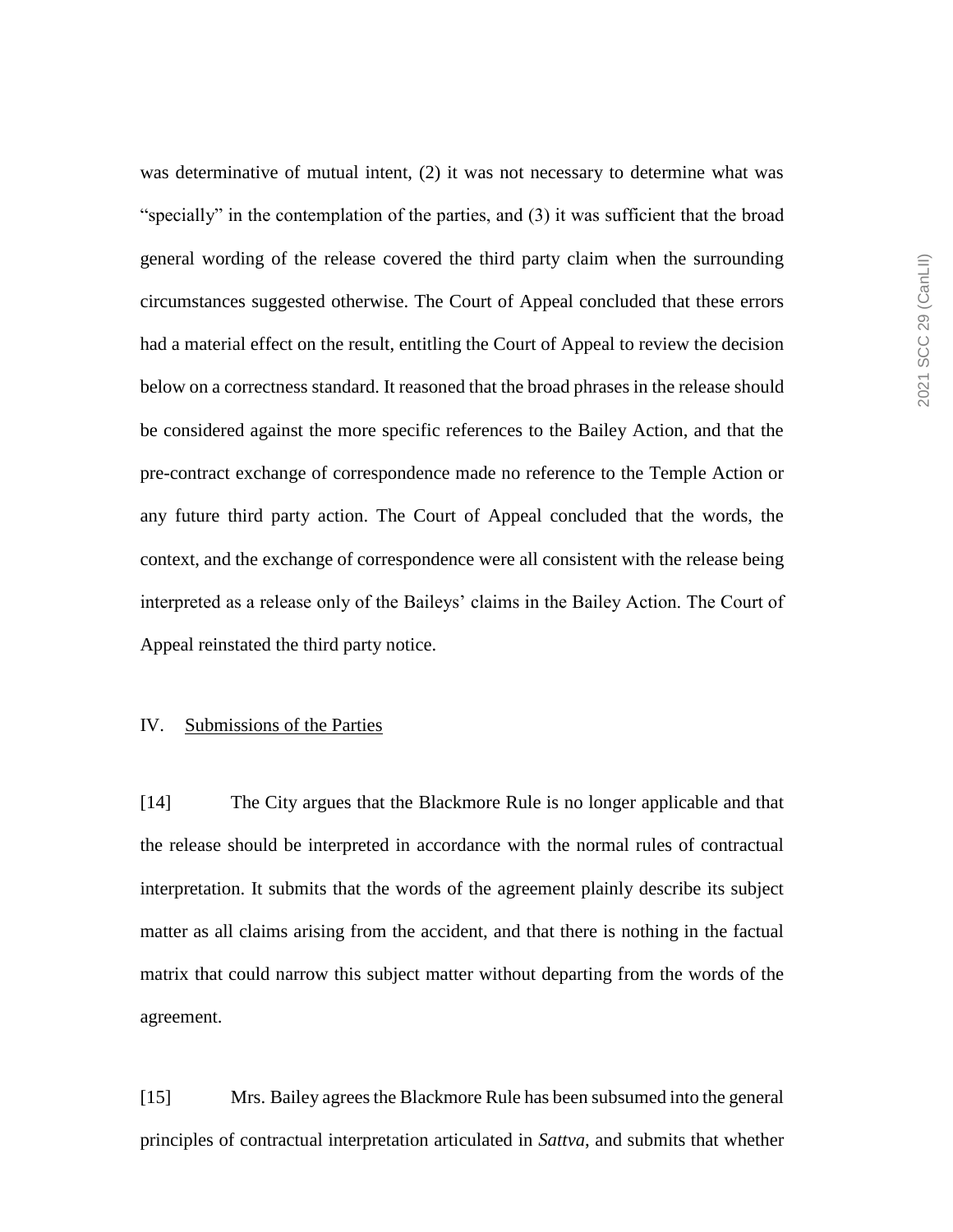the release is interpreted using the Blackmore Rule or not, the result is the same. The release foreclosed the Baileys' right to make any claim for injuries suffered by them arising from the accident, but the release was not intended to allocate to the Baileys the City's responsibility for Mr. Temple's injuries.

## V. Issues

- a) What is the law governing the interpretation of releases?
- b) What is the standard of review?
- c) Did the application judge make a reviewable error in his interpretation of the release?
- VI. Analysis
- A. *The Law Governing the Interpretation of Releases*

[16] In order properly to consider the issues in this case, I will begin the analysis that follows with an outline of the guiding rule for the interpretation of contracts as set out by this Court in *Sattva*.

[17] *Sattva* marked a significant change in the jurisprudence. Traditionally, the interpretation of contracts was a matter of law, not mixed fact and law. This was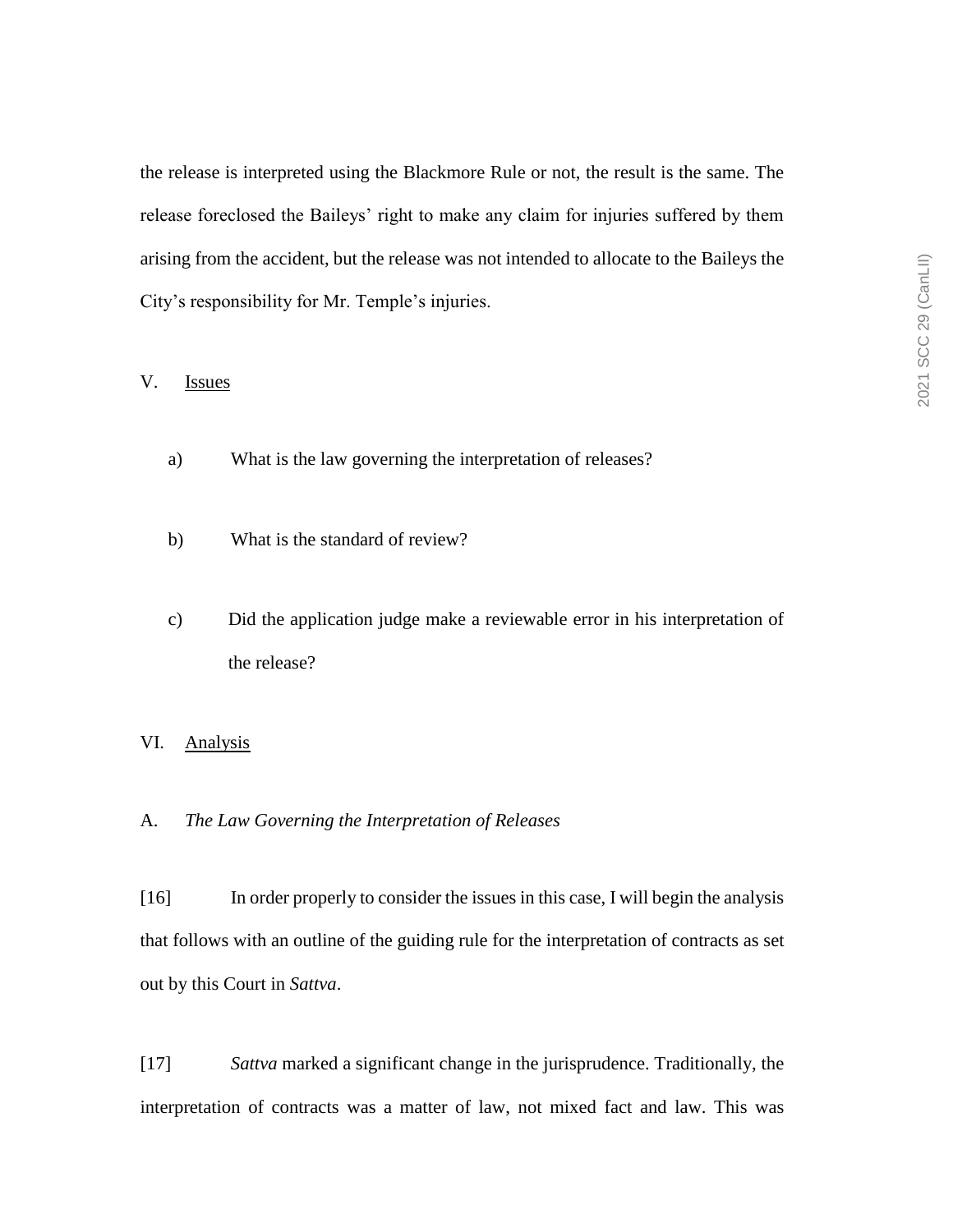because interpretation was seen primarily as an exercise in giving meaning to words. Circumstances were generally relevant to interpretation only where there was an ambiguity.

[18] The Blackmore Rule was formulated in the traditional period to which I have just referred. In that view, courts were reluctant to have regard to the facts surrounding the formation of a contract, as an aid to its interpretation. The words of a contract were given their "black letter" meaning. This was problematic from the view of releases; the Blackmore Rule addressed this problem.

[19] But 150 years after the *Blackmore* decision, things have changed. The facts surrounding the formation of a contract are relevant to its interpretation. The jurisprudential concerns that gave rise to the rule in *Blackmore* no longer exist. It is no longer needed. It has outlived its usefulness and should no longer be referred to.

#### (1) The Blackmore Rule Has Been Overtaken by *Sattva*

[20] This Court set out the current approach to contractual interpretation in *Sattva*. *Sattva* directs courts to "read the contract as a whole, giving the words used their ordinary and grammatical meaning, consistent with the surrounding circumstances known to the parties at the time of formation of the contract": para. 47. This Court explained that "[t]he meaning of words is often derived from a number of contextual factors, including the purpose of the agreement and the nature of the relationship created by the agreement", but that the surrounding circumstances "must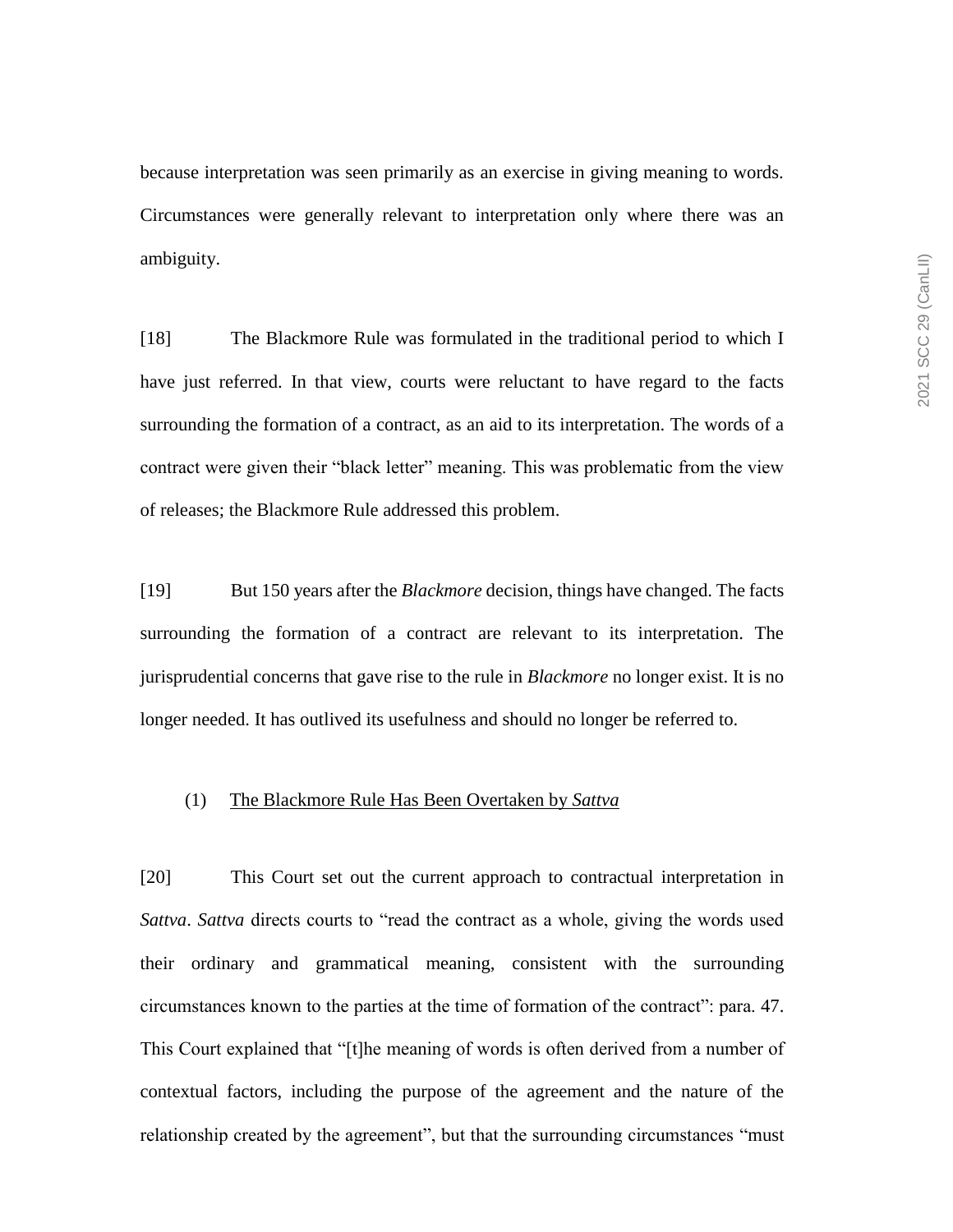never be allowed to overwhelm the words of that agreement": paras. 48 and 57. "While the surrounding circumstances are relied upon in the interpretive process, courts cannot use them to deviate from the text such that the court effectively creates a new agreement": para. 57. This Court also clarified that the relevant surrounding circumstances "consist only of objective evidence of the background facts at the time of the execution of the contract. . . , that is, knowledge that was or reasonably ought to have been within the knowledge of both parties at or before the date of contracting": para. 58.

[21] A release is a contract, and these general principles of contractual interpretation apply: G. R. Hall, *Canadian Contractual Interpretation Law* (4th ed. 2020), at p. 286; F. D. Cass, *The Law of Releases in Canada* (2006), at p. 71. However, in the 1870 House of Lords *Blackmore* decision, Lord Westbury set out a particular approach to the interpretation of releases, at pp. 623-24:

> The general words in a release are limited always to that thing or those things which were specially in the contemplation of the parties at the time when the release was given. But a dispute that had not emerged, or a question which had not at all arisen, cannot be considered as bound and concluded by the anticipatory words of a general release.

[22] The appellant refers to this as the "Blackmore Rule". In *Canadian Contractual Interpretation Law*, Hall describes it as a "special rule which is superadded onto the regular ones": p. 286. This rule has deep roots, as reviewed by Lord Bingham in *Bank of Credit and Commerce International S*.*A*. *v*. *Ali*, [2001] UKHL 8, [2002] 1 A.C. 251, at paras. 9-16, and the High Court of Australia in *Grant v. John Grant &*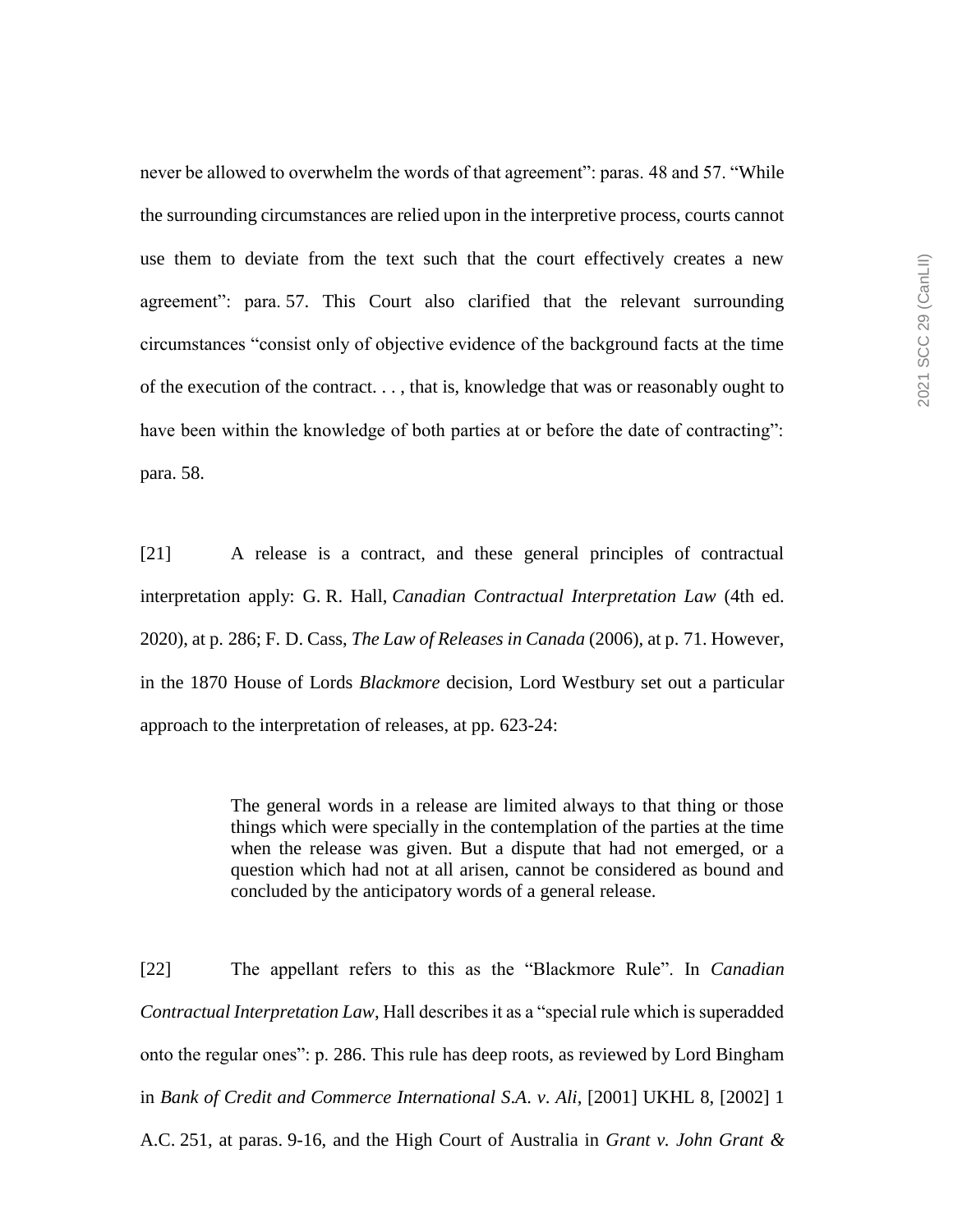*Sons Pty. Ltd.* (1954), 91 C.L.R. 112; see also D. Whayman, "The modern rule of releases" (2021), *L.S.* 1 (online), at pp. 5-11; P. H. Winfield, *Pollock's Principles of Contract* (13th ed. 1950), at pp. 412-13; *Chitty on Contracts*, vol. I, *General Principles* (33rd ed. 2018), at pp. 1642-44. It is not necessary to repeat the history of the Blackmore Rule here. Suffice it to say that "[i]t is a principle long sanctioned in Courts of equity, that a release cannot apply, or be intended to apply to circumstances of which a party had no knowledge at the time he executed it, and that if it is so general in its terms as to include matters never contemplated, the party will be entitled to relief": *Lyall v. Edwards* (1861), 6 H. & N. 337, 158 E.R. 139, at p. 143, per Pollock C.B.

[23] Lord Hoffmann observed in *Ali* that judges in the 18th and 19th centuries were "less sensitive to context" and "were reluctant to admit what was called 'extrinsic evidence', that is to say, evidence of background which would put the language into context": para. 54; see also Cass, at pp. 74 and 87; *Chitty on Contracts*, at pp. 1041-43. While the Blackmore Rule would no doubt have had utility within that "black letter" framework, this is no longer the case. In *Sattva*, this Court directed judges to look to the surrounding circumstances known to the parties at the time of contract in interpreting the meaning of the words of a contract: para. 47. The Blackmore Rule, which allowed courts to consider factual context when that was not the general rule, has been overtaken by a general rule that factual context is considered in interpreting contracts.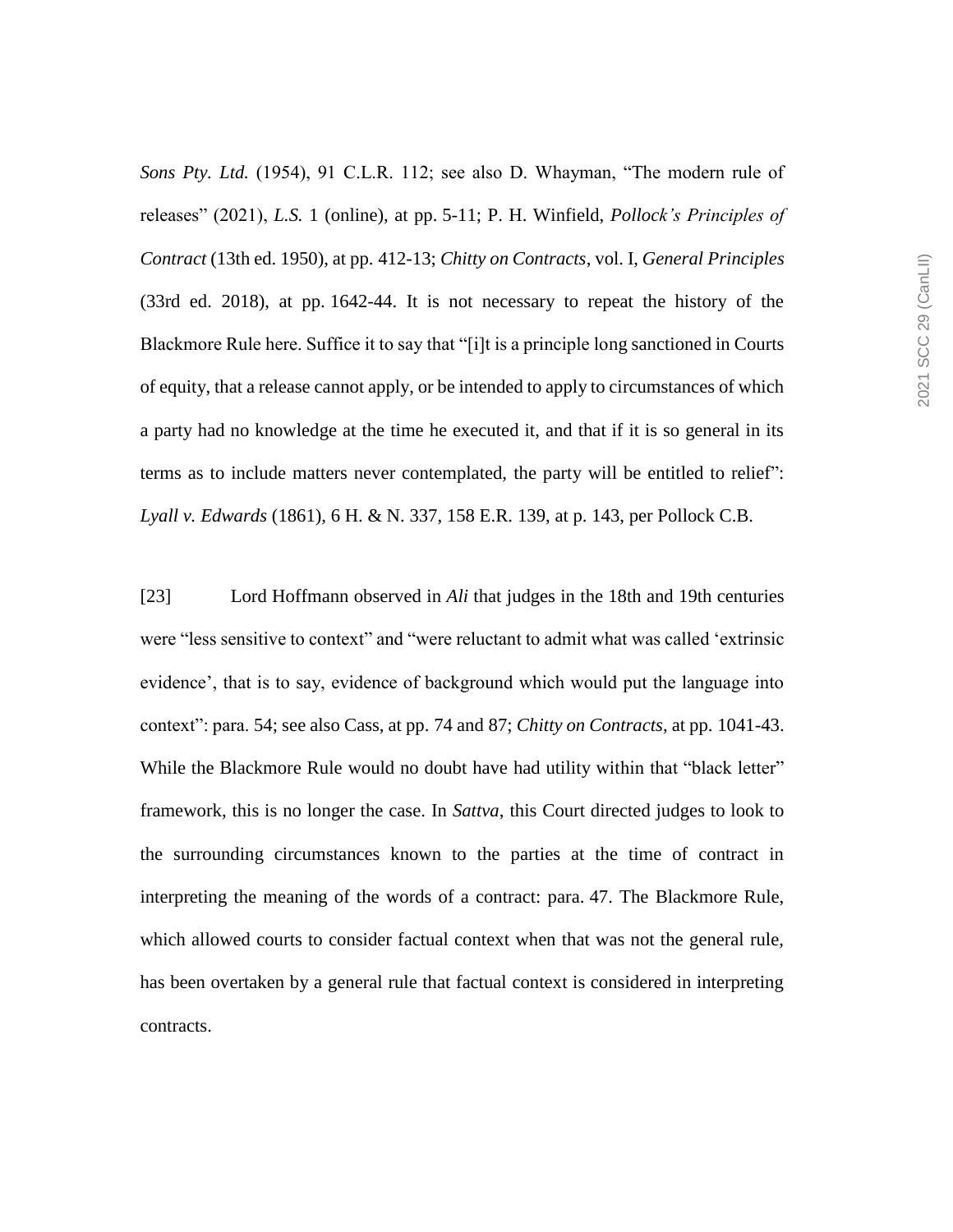[24] The Blackmore Rule was adopted in Canada, but as I will explain, it was interpreted narrowly. It no longer adds anything new to the regular repertoire of contractual interpretation principles in the wake of *Sattva*. There are two ways in which the Blackmore Rule was narrowly interpreted.

[25] First, the Blackmore Rule does not allow consideration of the subjective intention of the parties. While it is not immediately obvious what "specially in the contemplation of the parties" means, La Forest J.A. (as he then was) held in *White v. Central Trust Co.* (1984), 54 N.B.R. (2d) 293 (C.A.), that this does not refer to the subjective intention of the parties, but merely permits courts to look to the surrounding circumstances to give meaning to the words the parties used. He stated that "[b]y referring to what was in the contemplation of the parties, Lord Westbury was, of course, not opening the door to adducing evidence of what was actually going on in their minds, still less to making inferences about it": para. 33. It is well-established that the Blackmore Rule does not allow courts to consider the subjective intentions of the parties: see *Hill v. Nova Scotia (Attorney General)*, [1997] 1 S.C.R. 69, at paras. 18- 22; *Strata Plan BCS 327, Owners v. IPEX Inc.*, 2014 BCCA 237, 358 B.C.A.C. 124, at paras. 22-23; *Biancaniello v. DMCT LLP*, 2017 ONCA 386, 138 O.R. (3d) 210, at para. 28; Hall, at pp. 291-92; C.A. reasons, at paras. 22 and 66.

[26] Second, the Blackmore Rule does not preclude parties from releasing unknown claims. It is not immediately obvious what "a question which had not at all arisen, cannot be considered as bound and concluded by the anticipatory words of a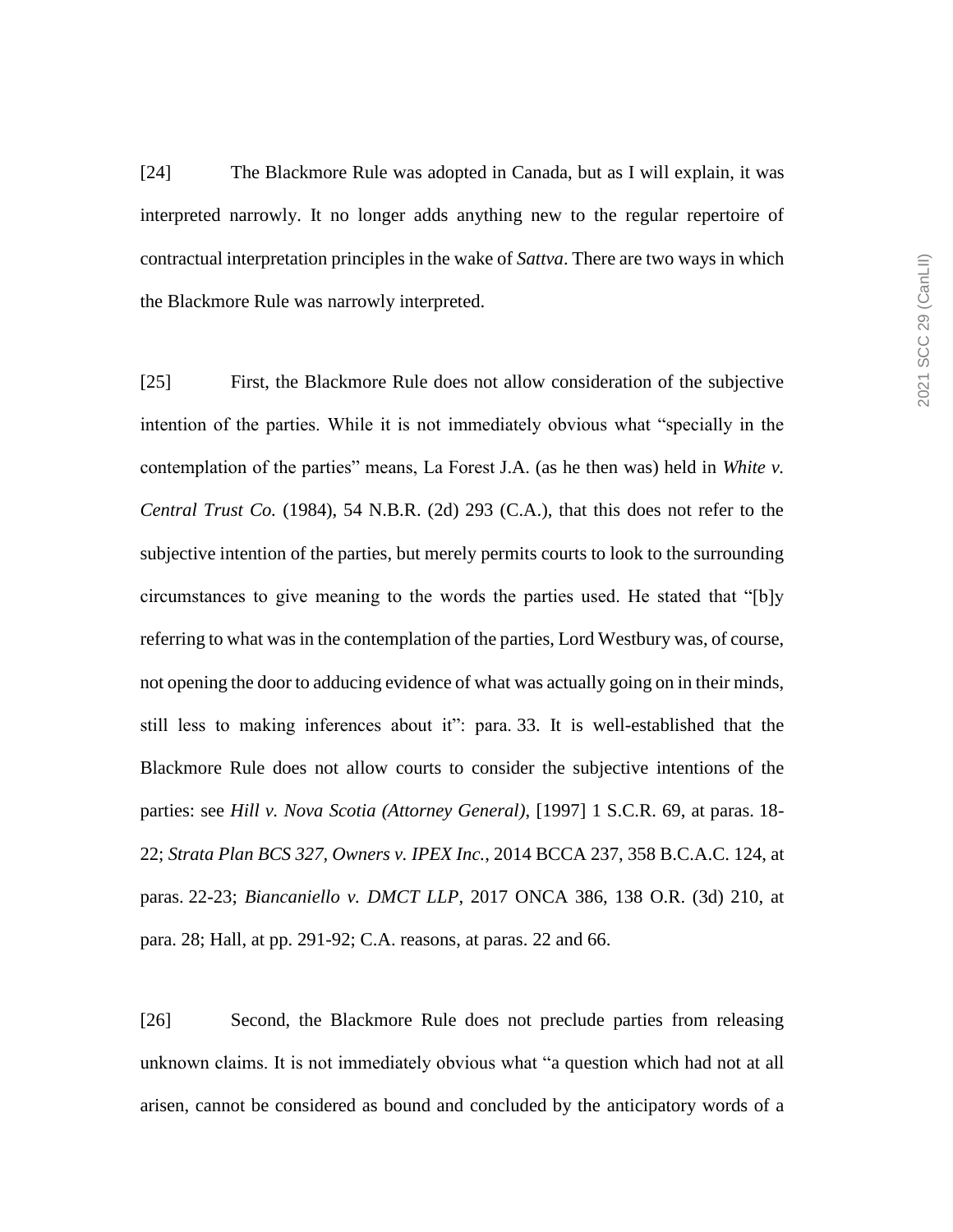general release" means. However, this too has been interpreted narrowly in a way that is consistent with ordinary contract law principles. In *Biancaniello*, the Court of Appeal for Ontario applied the Blackmore Rule and held that where sufficiently clear wording is used, releases can include claims unknown to the parties: para. 42, point 2. In reaching this conclusion, the court relied heavily on the House of Lords decision in *Ali*. In that case, Lord Bingham reviewed the jurisprudence from English and Australian courts, and concluded that "[a] party may . . . agree to release claims or rights of which he is unaware and of which he could not be aware, even claims which could not on the facts known to the parties have been imagined, if appropriate language is used to make plain that that is his intention": para. 9. Lord Nicholls agreed, and wrote, at para. 27:

> The wording of a general release and the context in which it was given commonly make plain that the parties intended that the release should not be confined to known claims. On the contrary, part of the object was that the release should extend to any claims which might later come to light. The parties wanted to achieve finality. When, therefore, a claim whose existence was not appreciated does come to light, on the face of the general words of the release and consistently with the purpose for which the release was given the release is applicable. The mere fact that the parties were unaware of the particular claim is not a reason for excluding it from the scope of the release. The risk that further claims might later emerge was a risk the person giving the release took upon himself. It was against this very risk that the release was intended to protect the person in whose favour the release was made. [Emphasis added.]

[27] A release can cover an unknown claim with sufficient language, and does not necessarily need to particularize with precision the exact claims that fall within its scope. In entering into a release, the parties bargain for finality, or as Lord Nicholls put it, "to wipe the slate clean": *Ali*, at para. 23. The releasor takes on the risk of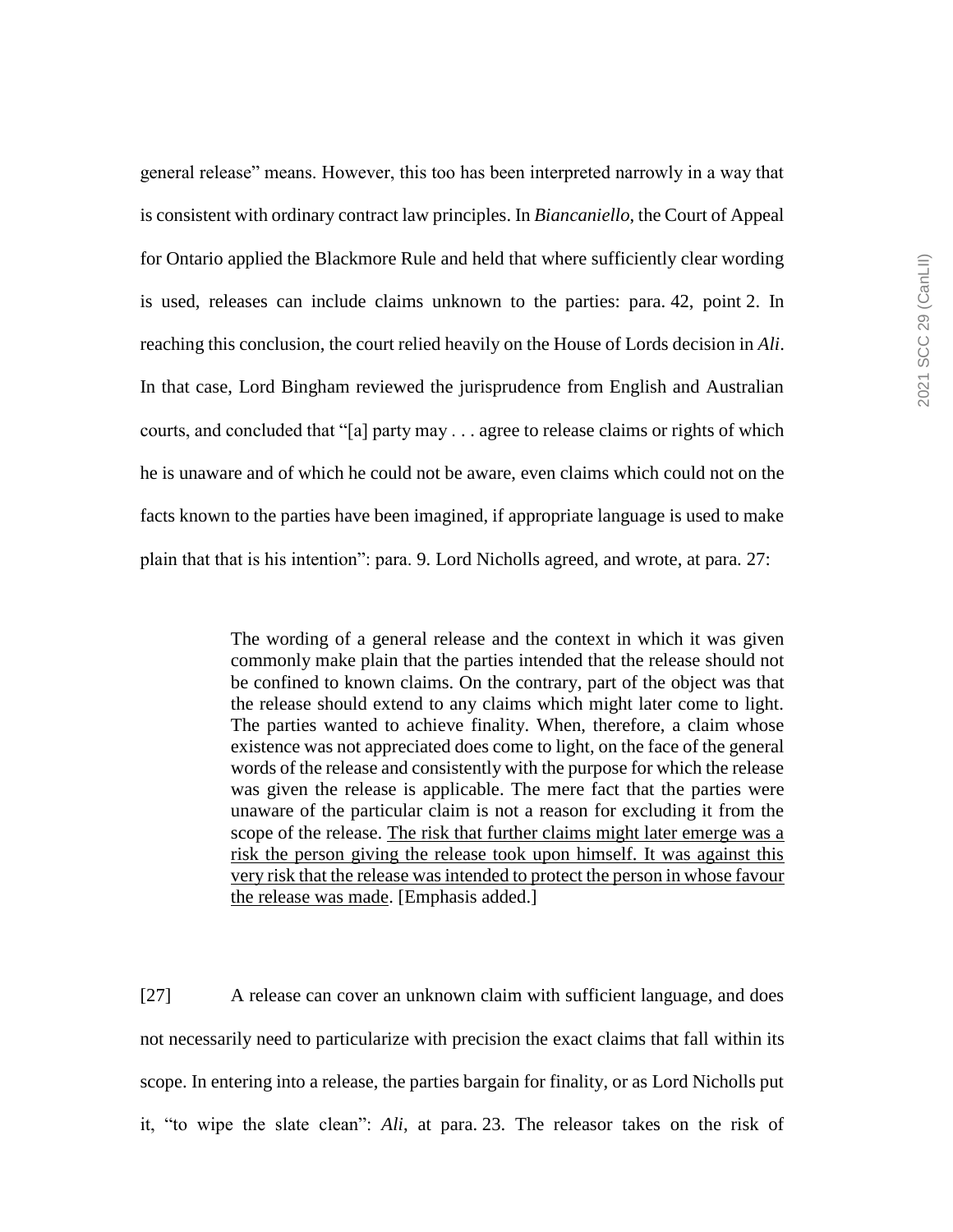relinquishing the value of the claims he or she might have had, and the releasee pays for the guarantee that no such claims will be brought. The uncertainty or risk that is allocated to the releasor is precisely what the releasee pays for. Of course, difficulty can arise in deciding what wording is sufficient to encompass the unknown claim at issue in a given case. However, it is clear that releases can encompass such claims, and the Blackmore Rule has not been interpreted to hold otherwise.

[28] In light of the narrow manner in which the Blackmore Rule has been interpreted, and in light of *Sattva* which explicitly directs decision-makers to consider the meaning of the words in the surrounding circumstances when interpreting any contract, the Blackmore Rule no longer adds to or deviates from the general principles of interpretation that apply to all contracts. I agree with Hall that the Blackmore Rule "is entirely consistent with the law of contractual interpretation generally": p. 286.

[29] While some Canadian appellate courts have purported to apply the Blackmore Rule, the way in which the Rule is expressed in these cases is no different from ordinary principles of contractual interpretation. For example, the Court of Appeal for British Columbia summarized the interpretive principles that apply to releases in *Bank of British Columbia Pension Plan, Re*, 2000 BCCA 291, 137 B.C.A.C. 37, at para. 17, quoting *Chitty on Contracts*, vol. I, *General Principles* (27th ed. 1994), at pp. 1074-75. Among the principles summarized, the court mentioned that a release "will not be construed as applying to facts of which the party making the release had no knowledge at the time of its execution or to objects which must then have been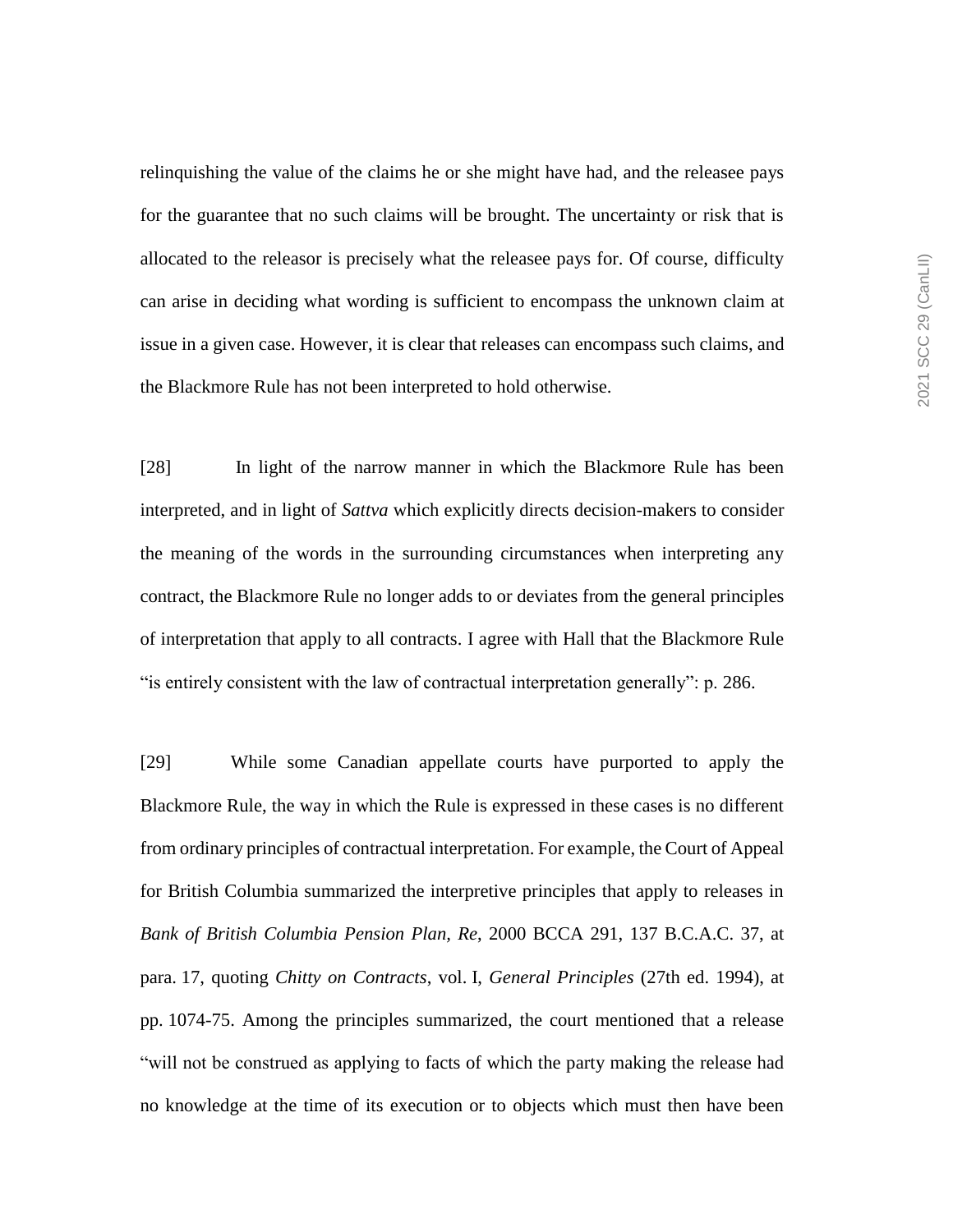outside his contemplation". This resembles the Blackmore Rule, but it is applied in a way that is entirely consistent with the approach set out in *Sattva*. In *Bank of British Columbia*, the court interpreted a release between a bank and a former CEO broadly to include any rights the CEO might have had to a staff pension plan, even though his rights to the staff pension plan were not explicitly mentioned in the release. In other words, the staff pension plan was held to be within the contemplation or mutual intention of the parties, even though that intention was not made explicit in the release.

[30] More recently, in *Biancaniello*, the Court of Appeal for Ontario, drawing on *Ali*, distilled the principles of contractual interpretation that apply to releases, some of which also echo the Blackmore Rule. For example, the Court of Appeal noted that "[g]eneral language in a release will be limited to the thing or things that were specially in the contemplation of the parties when the release was given": para. 42, point 3. However, as in *Bank of British Columbia*, the Court of Appeal for Ontario interpreted the release at issue in *Biancaniello* broadly. The release was between an accounting firm and its client, signed in the context of a dispute over fees, but the Court of Appeal interpreted it to include subsequently discovered negligence on the part of the firm. In other words, negligence that was unknown to the parties at the time of contract was held to be within their contemplation or mutual intention given that the claim fell within the "subject matter" covered by the release: para. 49. The way the Blackmore Rule is formulated and applied in both these cases reveals no inconsistency with the general principles of contractual interpretation.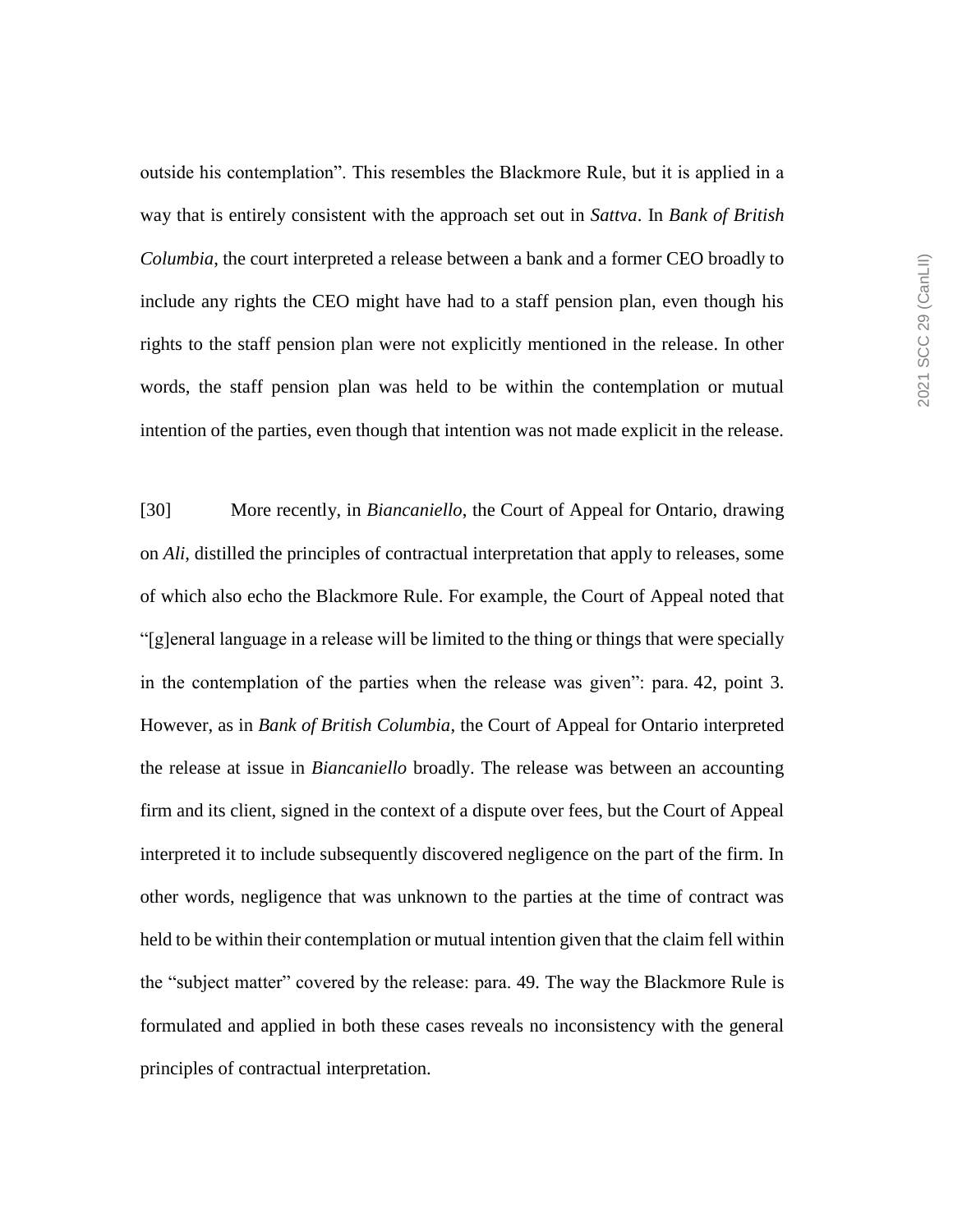[31] It is true that the application of the Blackmore Rule can yield a narrow interpretation of releases, because courts can rely on it to hold that a claim that arose after the release was signed was not in the contemplation of the parties and is therefore not covered: see Hall, at pp. 288-89. For example, in *Privest Properties Ltd. v. Foundation Co. of Canada* (1997), 36 B.C.L.R. (3d) 155, the Court of Appeal for British Columbia applied the Blackmore Rule to interpret a release narrowly and hold that it did not apply to all potential future litigation. It stated, at para. 13: ". . . it appears to have been the parties' intention that by inserting the words 'from the beginning of the construction to the date of these presents', claims which later came to their knowledge would be excluded". Similarly, in *Hill*, this Court relied on the Blackmore Rule in reading a release narrowly and held that "[c]onsidering this release in the context of the expropriations proceedings it becomes clear that an essential and integral element of the consideration was the equitable interest in [the] land", and the release therefore could not constitute a bar to compensation to the appellants for the taking of their equitable interest in the land: para. 21. However, it seems to me that the same conclusion could have been reached in these cases by simply applying the principles set out in *Sattva*.

[32] Therefore, as the Court of Appeal concluded in the present case, whether one approaches the matter on the basis of the Blackmore Rule or not, the result is the same, and the application judge's reliance on the Blackmore Rule is of no moment. As I read the application judge's reasons, his conclusion about what the parties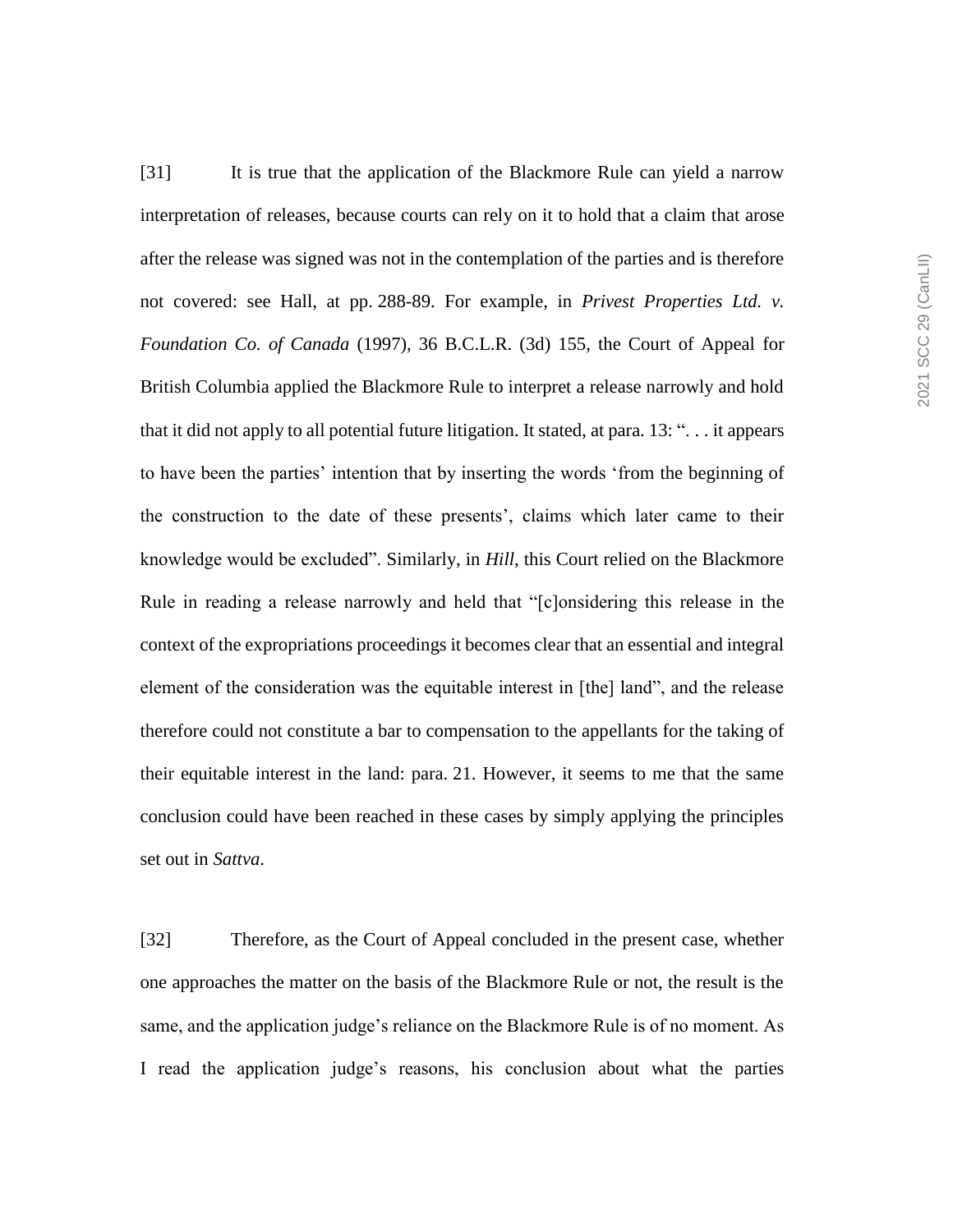"contemplated" is synonymous with the language from *Sattva* about what the parties mutually, objectively intended: *Sattva*, at para. 57.

[33] The Blackmore Rule and the jurisprudence pursuant to it should no longer be referred to, as the function that it had served has been subsumed entirely by the approach set out in *Sattva*. There is no principled reason to have a special rule applicable only to releases, in light of the contemporary approach to contract interpretation. As Lord Nicholls put it in *Ali*, at para. 26:

> . . . there is no room today for the application of any special "rules" of interpretation in the case of general releases. There is no room for any special rules because there is now no occasion for them. A general release is a term in a contract. The meaning to be given to the words used in a contract is the meaning which ought reasonably to be ascribed to those words having due regard to the purpose of the contract and the circumstances in which the contract was made. This general principle is as much applicable to a general release as to any other contractual term. Why ever should it not be?

[34] This uniform understanding of the principles of contractual interpretation is consistent with this Court's guidance in *Sattva* that "the interpretation of contracts has evolved towards a practical, common-sense approach not dominated by technical rules of construction": para. 47. There is no special rule of contractual interpretation that applies only to releases.

(2) Any Judicial Tendency to Interpret Releases Narrowly Is Not a Function of any Special Rule, but Rather a Function of Releases Themselves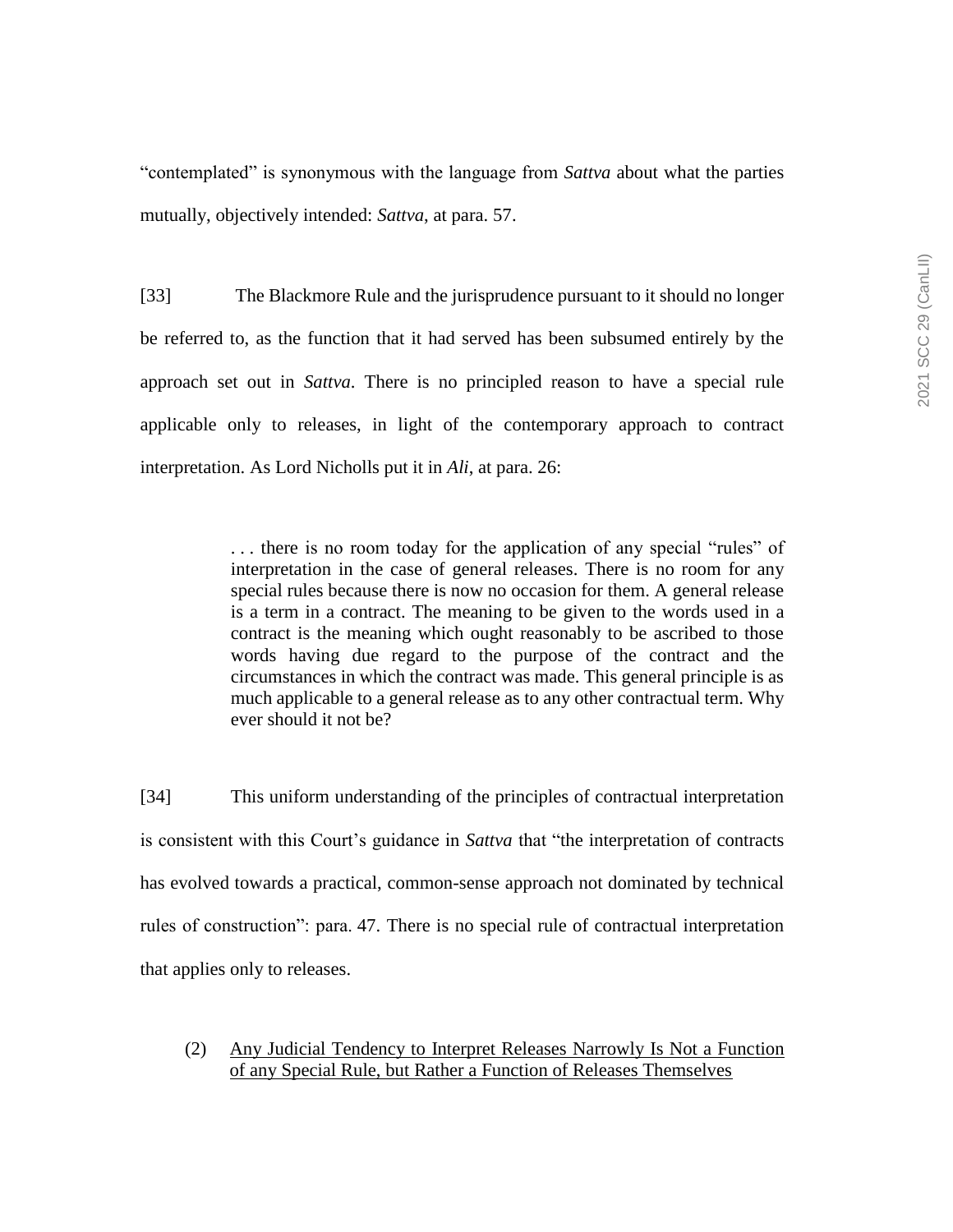[35] Releases tend to have certain features that may give rise to careful interpretations. Contractual interpretation requires courts to give the words of a contract their ordinary and grammatical meaning, in a way that is consistent with the surrounding circumstances known to the parties at the time of contract formation: *Sattva*, at paras. 47-48. Sometimes the ordinary meaning of the words and the surrounding circumstances come into tension, and courts must decide whether to rely on the surrounding circumstances to refine the meaning of the words, or whether doing so would impermissibly overwhelm the words of the agreements, in which case the words must override: para. 57. This tension may more often arise when interpreting releases, for two reasons.

[36] First, as Cass observes, "A distinctive feature of releases is that they are often expressed in the broadest possible words": p. 83 (footnote omitted). A general release, if interpreted literally, could prevent the releasor from suing the releasee for any reason, forever. While such a release may not be enforceable for other reasons (e.g., unconscionability), the circumstances may also often indicate that such extreme consequences are not what the parties objectively intended. As the Court of Appeal for British Columbia put it in *Strata Plan BCS 327*, "While releases signed in the course of a settlement of a dispute are often worded in a broad and general fashion, appearing to cover the end of the world, they must be considered in the context of the dispute": para. 26. This context can serve as a limiting factor to the breadth of wording found in a release.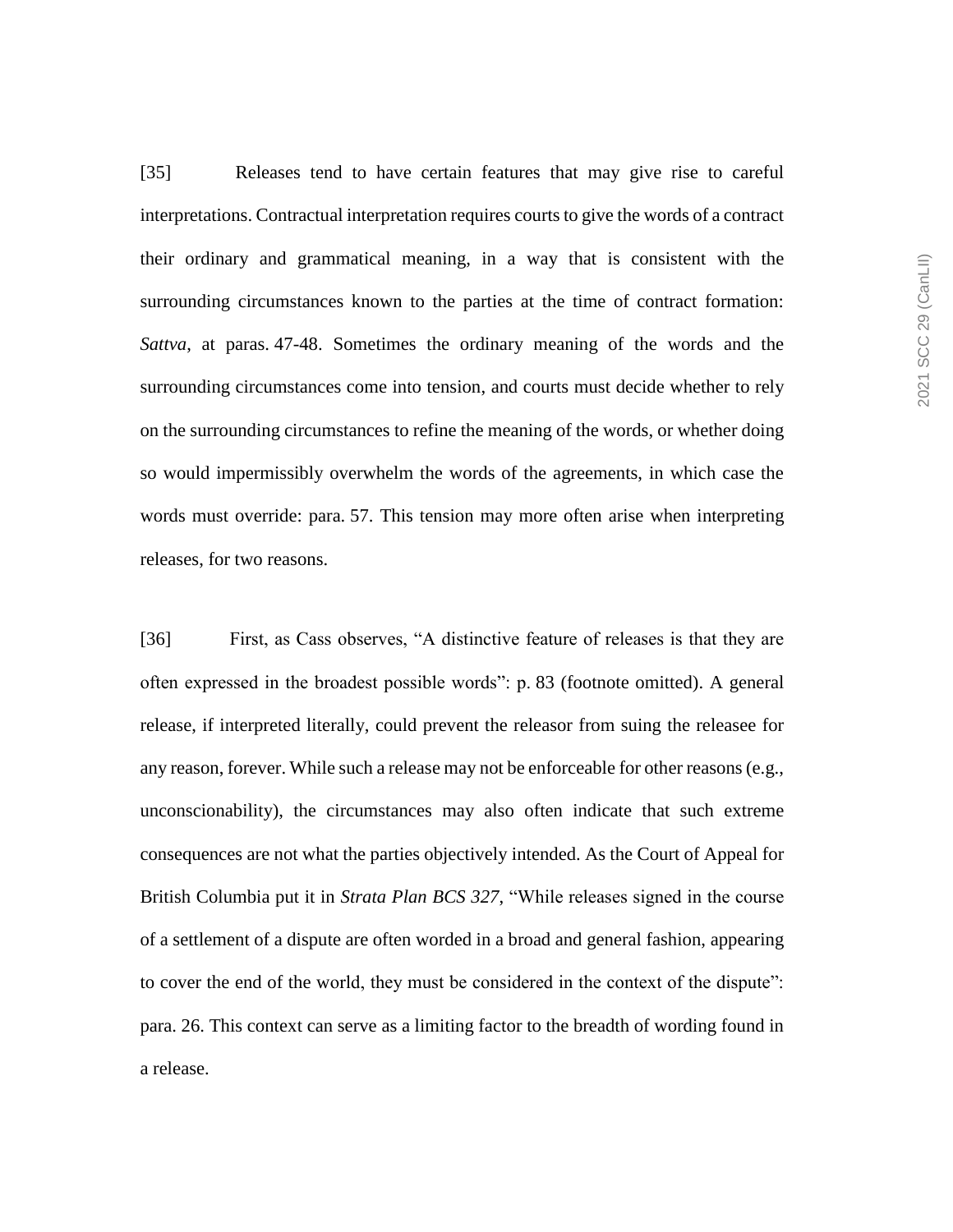[37] Second, parties to a release are often trying to account for risks that at the time of contract are unknown. There is an imprecision inherent in this task; this can give rise to disagreement as to what was intended. As Lord Nicholls wrote in *Ali*, parties settling a dispute want "to wipe the slate clean", but it is not unusual for a claim to come to light whose existence was not known or suspected by either party. The emergence of such an unsuspected claim gives rise to the question of "whether the context in which the general release was given is apt to cut down the apparently allembracing scope of the words of the release": para. 23.

[38] For these reasons, releases may tend to lead to dissonance between the words of the agreement on their face and what the parties seem to have objectively intended based on the surrounding circumstances, with greater regularity than other types of contracts: see Cass, at p. 89. In resolving this tension, courts can be persuaded to interpret releases narrowly more so than other types of contracts, not because there is any special rule of interpretation that applies to releases, but simply because the broad wording of releases can conflict with the circumstances, especially for claims not in contemplation at the time of the release. The broader the wording of the release, the more likely this is to be so.

[39] In *Ali*, the House of Lords unanimously agreed that it is possible for a release to include claims of which the parties were not aware at the time they signed the release. However, Lord Bingham, referencing the line of authority that includes the Blackmore Rule, stated that "in the absence of clear language, the court will be very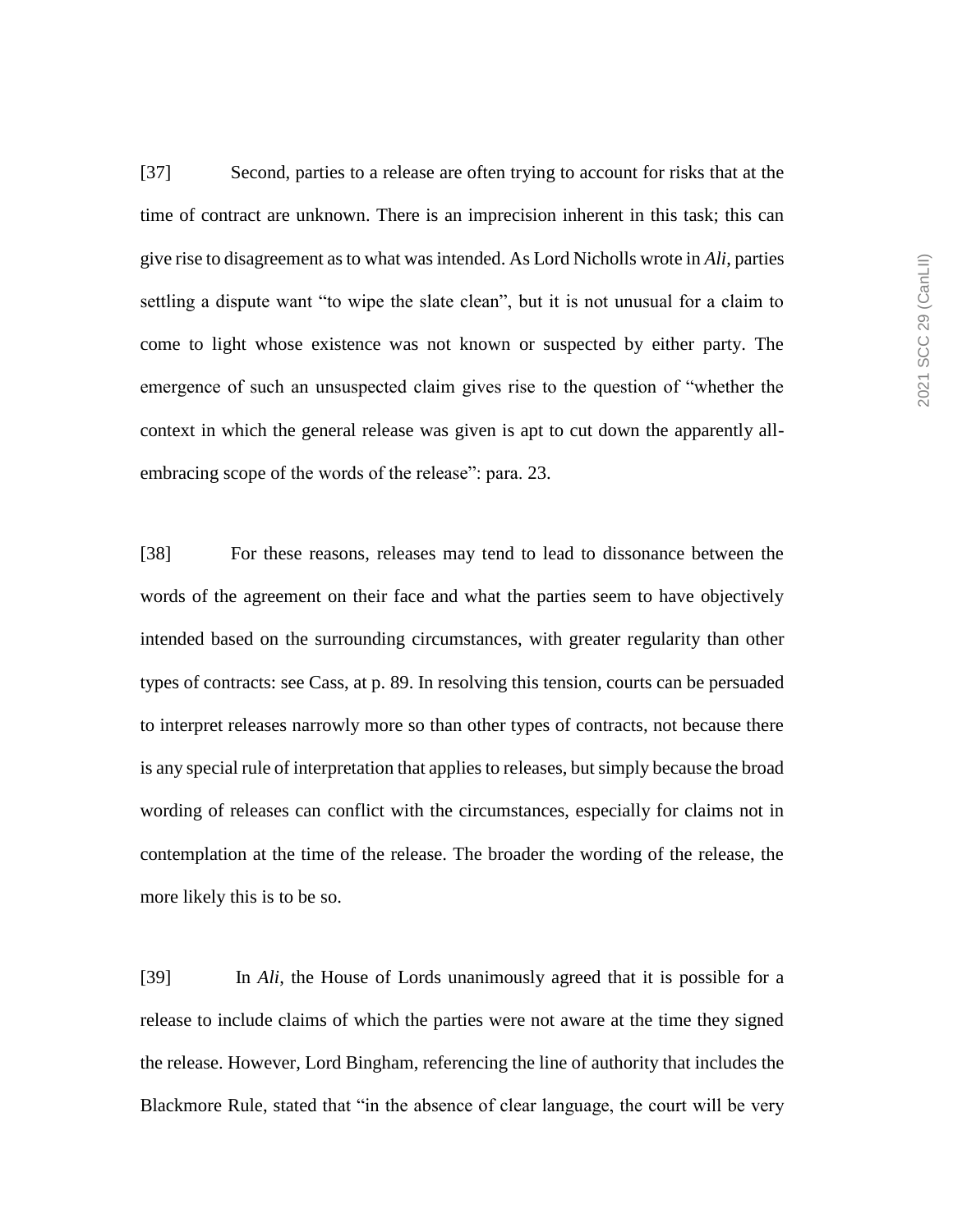slow to infer that a party intended to surrender rights and claims of which he was unaware and could not have been aware": para. 10. He explained that the authorities provide "not a rule of law but a cautionary principle which should inform the approach of the court": para. 17.

[40] Similarly, Lord Nicholls warned that while a release can include unknown claims, this approach "should not be pressed too far" as "the circumstances in which the release was given may suggest, and frequently they do suggest, that . . . the parties are reasonably to be taken to have intended . . . that the release should apply only to claims, known or unknown, relating to a particular subject matter": para. 28. Lord Nicholls gave the example of a mutual general release on a settlement of final partnership accounts, and explained that depending on the circumstances, such a release may be properly confined to claims arising out of the partnership, and could not be taken to preclude a claim that later came to light that tree roots from one partner's property had damaged the foundations of a neighbouring partner's house.

[41] While the House of Lords was unanimous that it is possible to release unknown claims, they did not make clear what language would be sufficient. As Lord Hoffmann pointed out in dissent, the answer is not to encourage "grosser excesses of verbiage": para. 38. Cass agrees, and writes, at p. 99: "One hopes that it is not to be expected that the release will catalogue with specificity all possible claims . . . ." Cass suggests that the drafter of a release might consider wording that makes clear whether the release will cover unknown claims and whether the claims must be related to a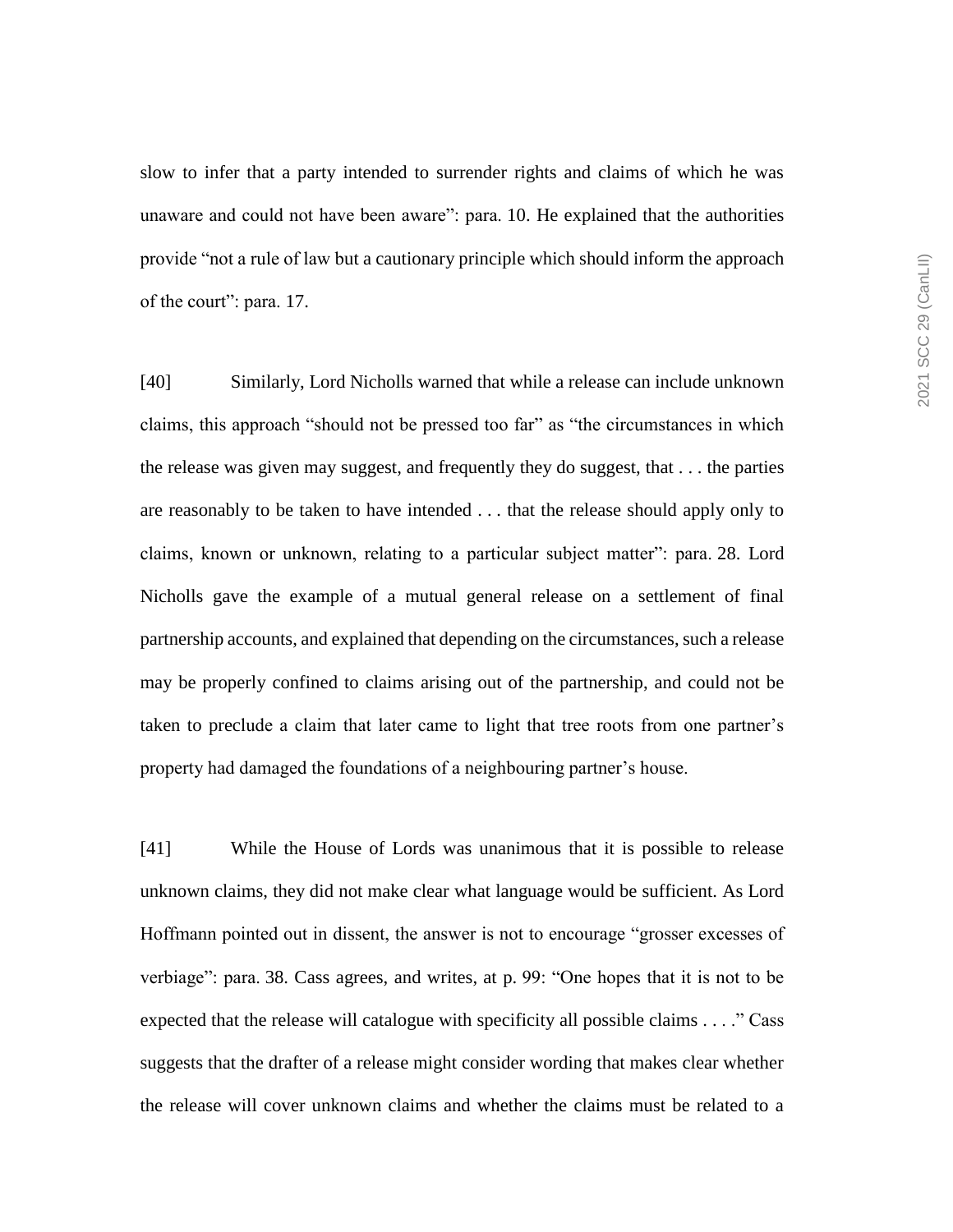particular area or subject matter. This is a sensible approach. I would add that releases that are narrowed to a particular time frame or subject matter are less likely to give rise to tension between the words and what the surrounding circumstances indicate the parties objectively intended.

[42] *Biancaniello*, discussed above, provides an example. In that case, the Court of Appeal for Ontario applied the principles from *Ali* to interpret a release broadly to include unknown claims. At issue was a release between an accounting firm and its client signed in the context of a fee dispute. The release barred "any and all claims arising from any and all services" provided by the firm to its client through to a certain date, and "without limiting the generality of the foregoing" any and all claims, counterclaims or defences that could have been pleaded in the fee dispute action: para. 6 (emphasis deleted). Feldman J.A., writing for the court, interpreted the release broadly to include claims arising from the firm's subsequently discovered negligence. She noted that the release was limited to claims that existed up to a certain date, and to claims arising from the services provided by the accountants to their client. There was no need to further specify the types of claims that were included. She explained, at para. 49: "There is no need, for example, to say 'including tort claims, negligence claims, breach of contract claims, cost claims', etc. They are all included unless specifically excluded. The same analysis applies to unknown claims. . . . Had it said 'including known and unknown claims', that would just have been another way of saying that the release includes all claims."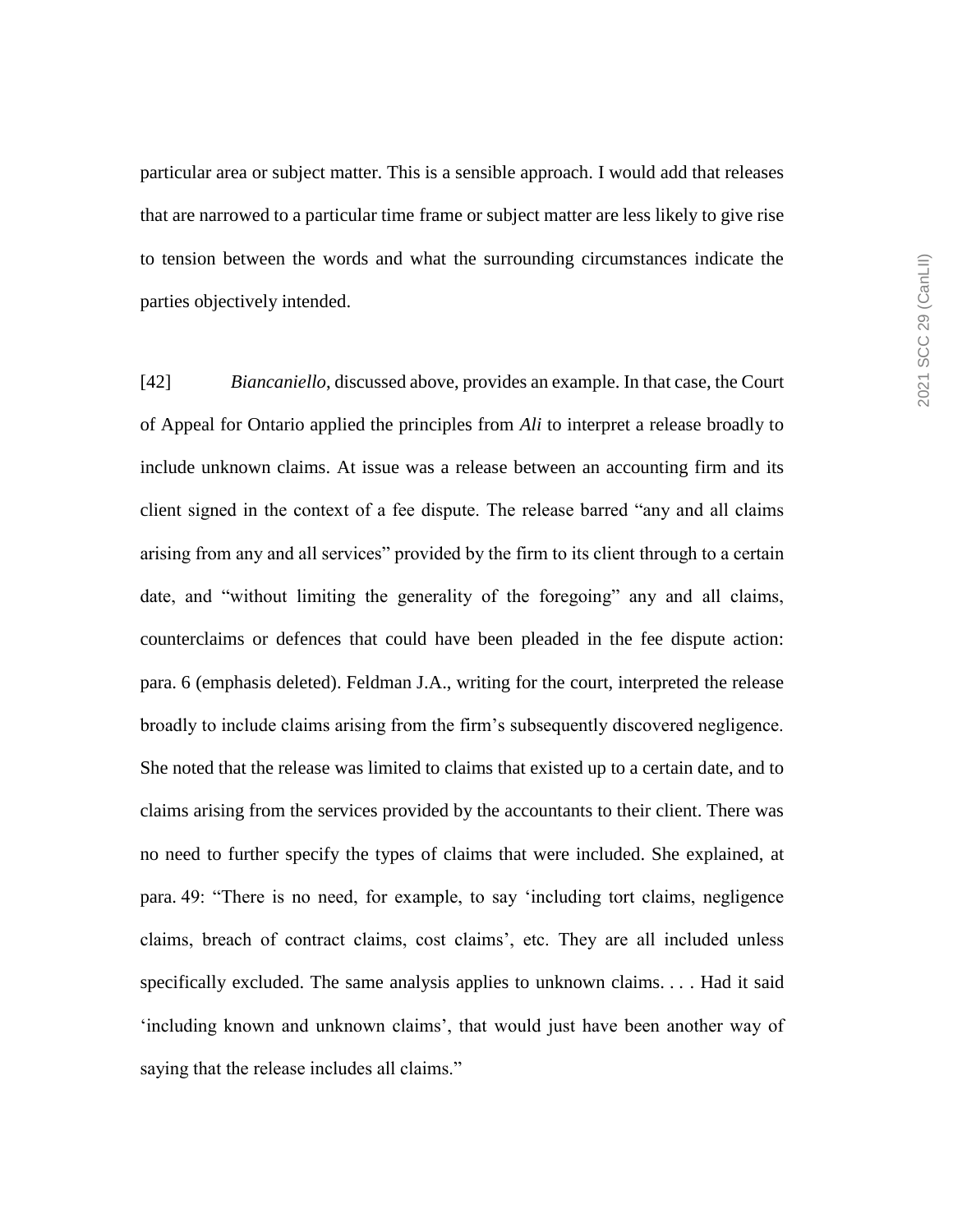[43] Distinctions can be drawn between claims based on facts known to both parties (as in this case) and claims based on facts that were not known to both parties (as in *Biancaniello*). Such distinctions may be relevant when interpreting a release and assessing whether the claim at issue is the kind of claim the parties mutually intended to release. The ultimate question is whether the claim is of the type of claim to which the release is directed. This will depend on the wording and surrounding circumstances of the release in each case. Lord Bingham's cautionary principle from *Ali* should be understood not as a rule of interpretation, but rather an observation as to the issues that releases will tend to give rise to given their subject matter. Any judicial tendency to narrow the meaning given to broad wording is not the function of any special rule, but rather a function of the context in which releases are given. Thus, the ordinary rules for contract interpretation set out in *Sattva* apply to releases as they do to other contracts.

#### B. *Standard of Review*

[44] In *Sattva*, this Court also explained that contractual interpretation is a fact specific exercise, and should be treated as a mixed question of fact and law for the purpose of appellate review, unless there is an "extricable question of law". The exception is standard form contracts, which is not relevant here: see *Ledcor Construction*. Extricable questions of law in the context of contractual interpretation include "the application of an incorrect principle, the failure to consider a required element of a legal test, or the failure to consider a relevant factor": *Sattva*, at para. 53, quoting *King v. Operating Engineers Training Institute of Manitoba Inc.*, 2011 MBCA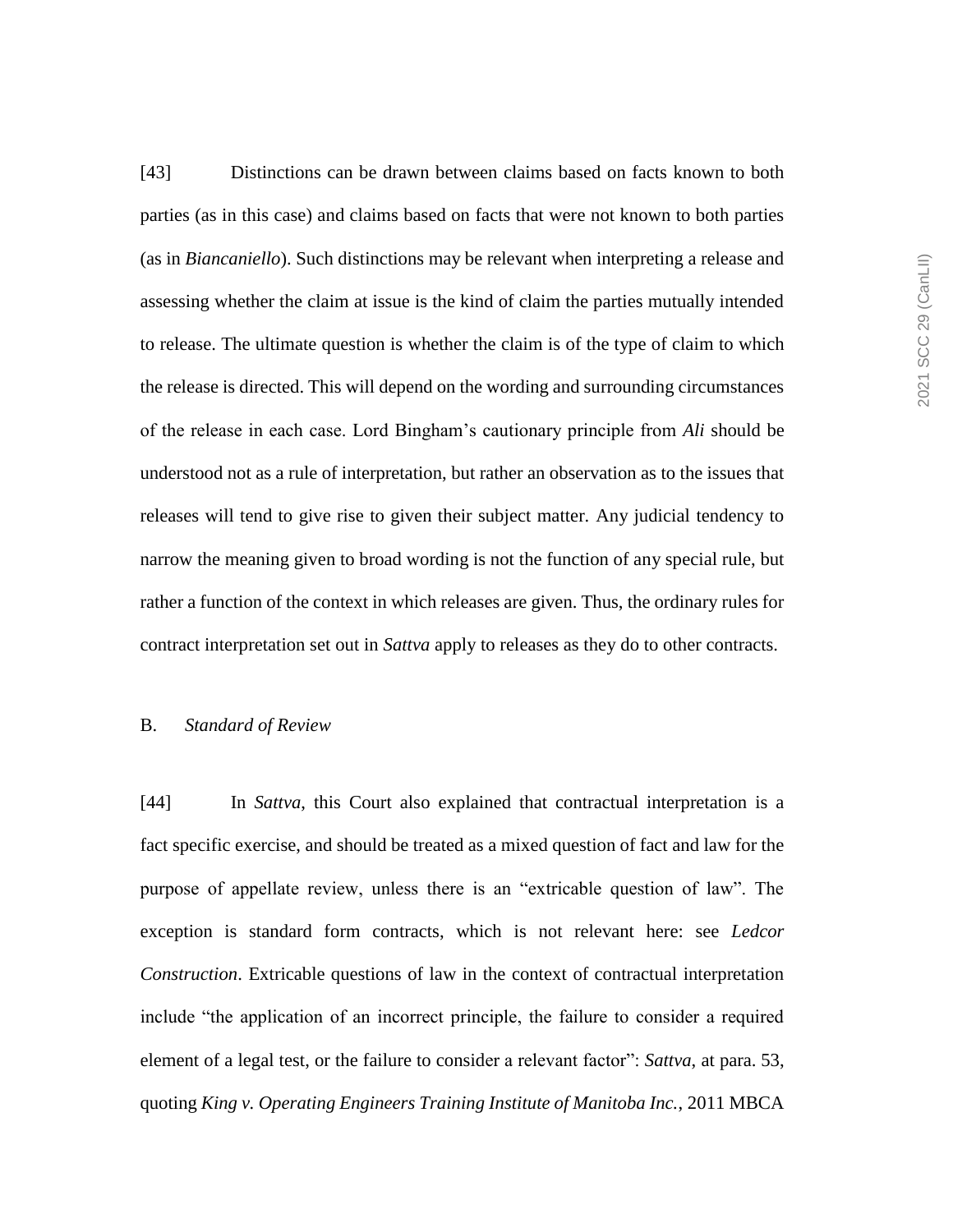80, 270 Man. R. (2d) 63, at para. 21. The circumstances in which a question of law can be extracted will be uncommon. Whether something was or should have been within the common knowledge of the parties at the time the contract was entered into is a question of fact: *Sattva*, at paras. 49-55 and 58.

[45] In the present case, the Court of Appeal held that the application judge made three errors on extricable questions of law, at paras. 50-52:

> Firstly, what was in the contemplation of the City in drafting the Release is not determinative of mutual intent.

> Secondly, it was in fact necessary to determine what was "specifically" contemplated by both parties.

> Thirdly, it was not sufficient that the broad general wording of the Release potentially covered a subsequent third party action for contribution if the surrounding circumstances suggested otherwise.

[46] I disagree that any of these constitutes an error warranting appellate intervention. While this first point may describe an error as to an extricable question of law, it is not an error that the application judge made. The application judge did consider what was objectively contemplated or intended by the City, but it is clear that he did not consider this to be determinative of mutual intent. The application judge explicitly considers what was in the contemplation of both parties beginning at para. 29. He explains that the Baileys could have negotiated the terms of the release, but that they chose not to, and he concludes that "what was in the contemplation of the parties was that Mrs. Bailey could no longer bring any claim or demand whatsoever against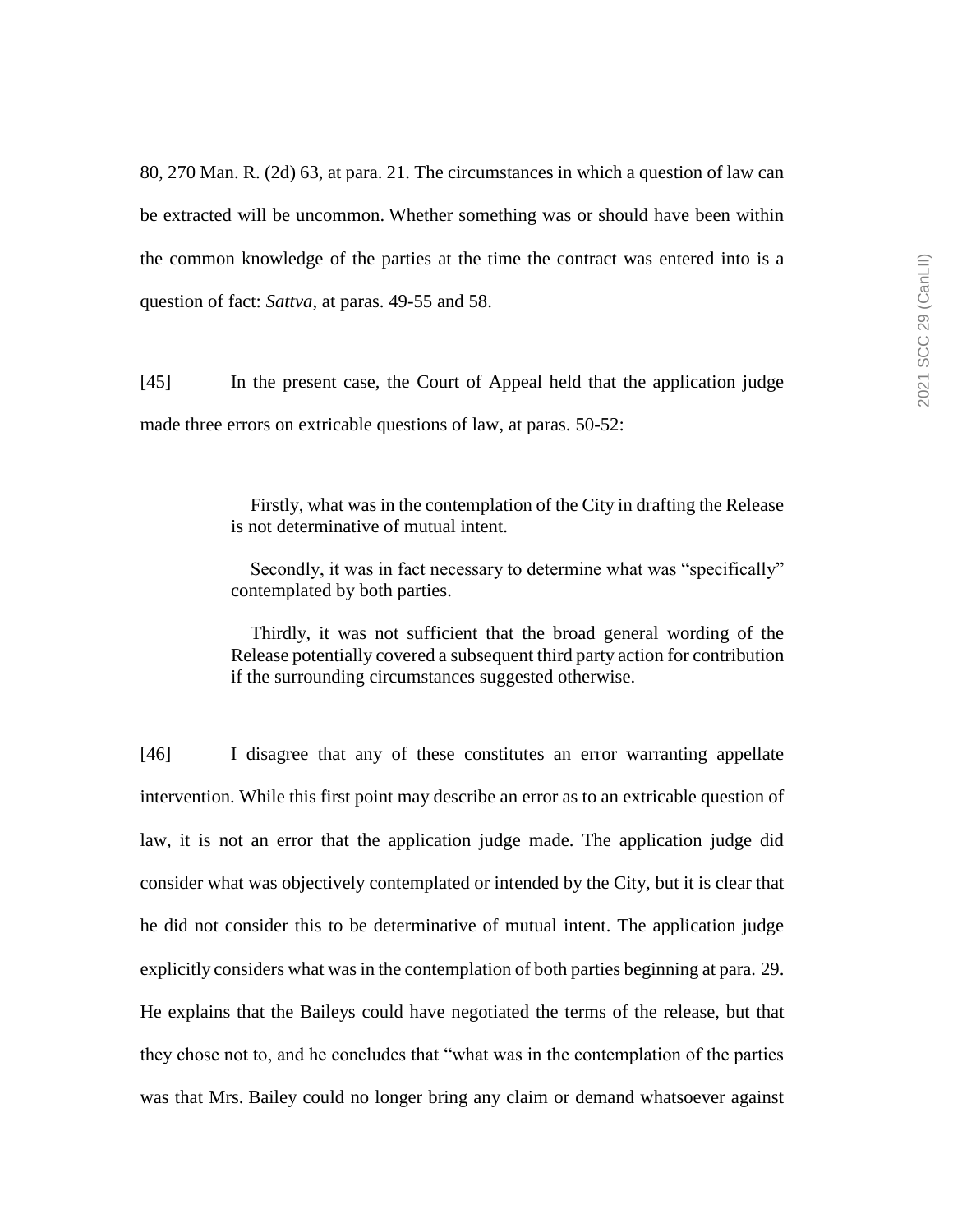the City relating to the Accident": para. 43; see also paras. 41-42 and 44. With respect, the Court of Appeal mischaracterized what the application judge did.

[47] The second and third points are not extricable questions of law. This Court held in *Sattva* that whether something was or reasonably should have been within the common knowledge of both parties at the time a contract was entered into is a question of fact. The Court of Appeal treated the question of how the surrounding circumstances inform the words of a contract as an "extricable question of law". This undermines the deferential approach to appellate review of contractual interpretation urged by this Court in *Sattva*. The Court of Appeal simply disagreed with the application judge's interpretation of the surrounding circumstances, characterized it as a question of law, and then substituted its own factual conclusions. This does not accord with *Sattva*.

[48] The application judge considered the surrounding circumstances, and he made a finding about what was in the contemplation or mutual intention of both parties: paras. 23 and 43. The application judge went on to conclude that it was not "necessary that the parties be specifically contemplating a particular type of claim. Instead . . . it is sufficient [that] the parties were contemplating any and all types of claims relating to a particular event such as the Accident": para. 44. That is to say, he determined that the parties were specifically contemplating any and all claims relating to the accident, including Mrs. Bailey's third party claim. Even though they may not have explicitly turned their minds to the possibility of a third party claim in particular, it was their objective, mutual intent to cover such a claim within the scope of the release. This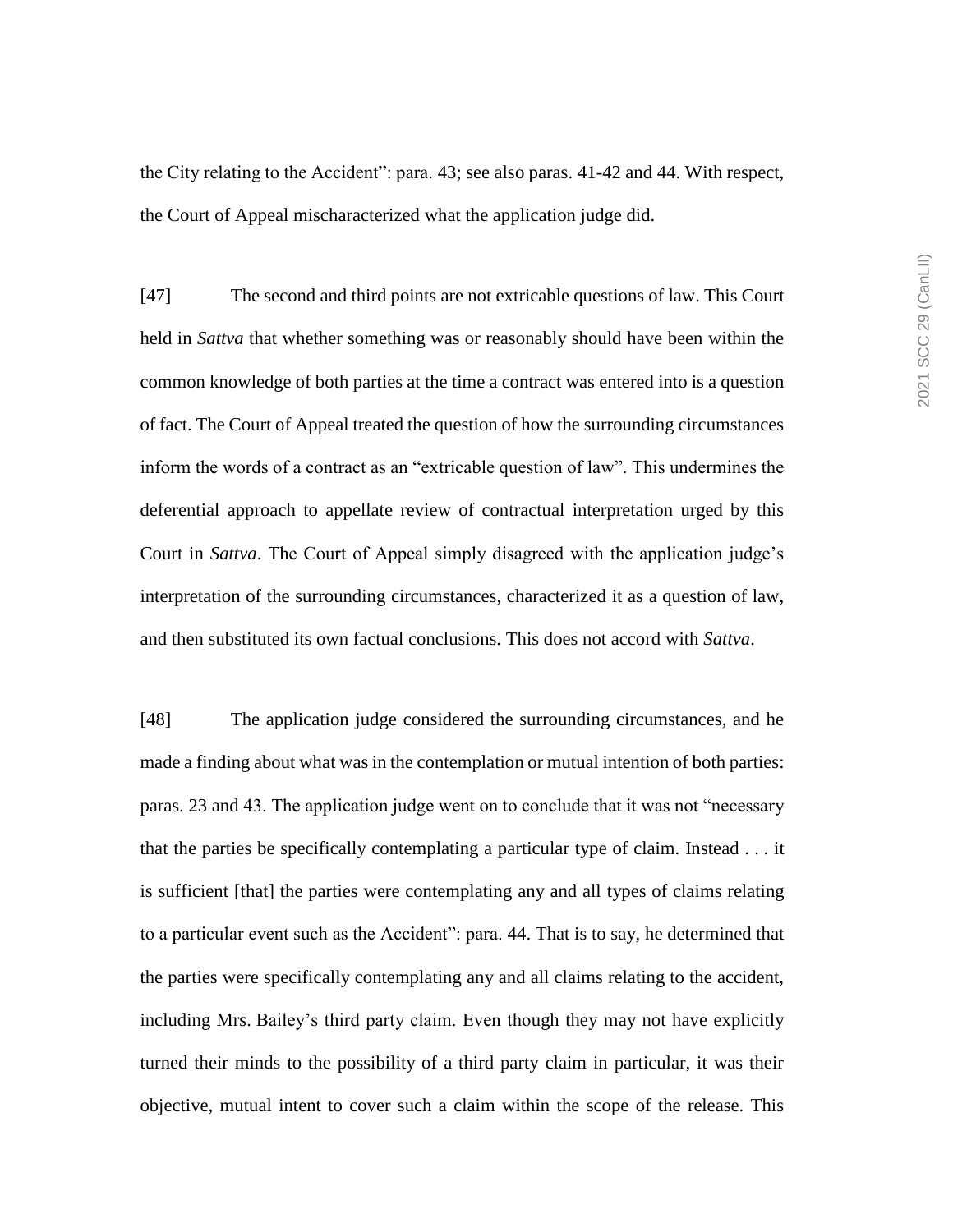holding is a fact-specific application of the principles of contractual interpretation, and it was owed deference.

[49] Although it is not one of the three extricable errors of law identified by the Court of Appeal, I also point out that the Court of Appeal criticizes the application judge for failing to consider "the Baileys' continuing knowledge of the Temple action and whether it could realistically be said to continue to have been in their contemplation when the Release was signed" given that they had delivered the statement of claim in the Temple Action to their insurers: para. 39. But this is not an error either. Mrs. Bailey's subjective knowledge of the Temple Action, or lack thereof, is irrelevant under an objective theory of contract law, because unless that knowledge was communicated to the City, it is not a "surrounding circumstance" within the "common knowledge" of the parties: *Sattva*, at para. 58. What is privately in the mind of one party could not affect how that party's conduct would appear to a reasonable observer in the position of the other: see *Owners, Strata Plan LMS 3905 v. Crystal Square Parking Corp.*, 2020 SCC 29, at para. 33. I make no comment on the possibility that the law may provide a remedy for the sharp practice of a releasee who intentionally does not disclose the existence of a claim to the releasor, as noted by Lord Nicholls in *Ali*, at paras. 32-33, and by Lord Hoffmann, at paras. 67-71. However, the fact that Mrs. Bailey, the releasor, may have had private knowledge of a claim is irrelevant in interpreting the release to determine whether or not she accidentally released that claim. As Lord Hoffmann observed in *Ali*, at para. 49: "It would be contrary to basic principles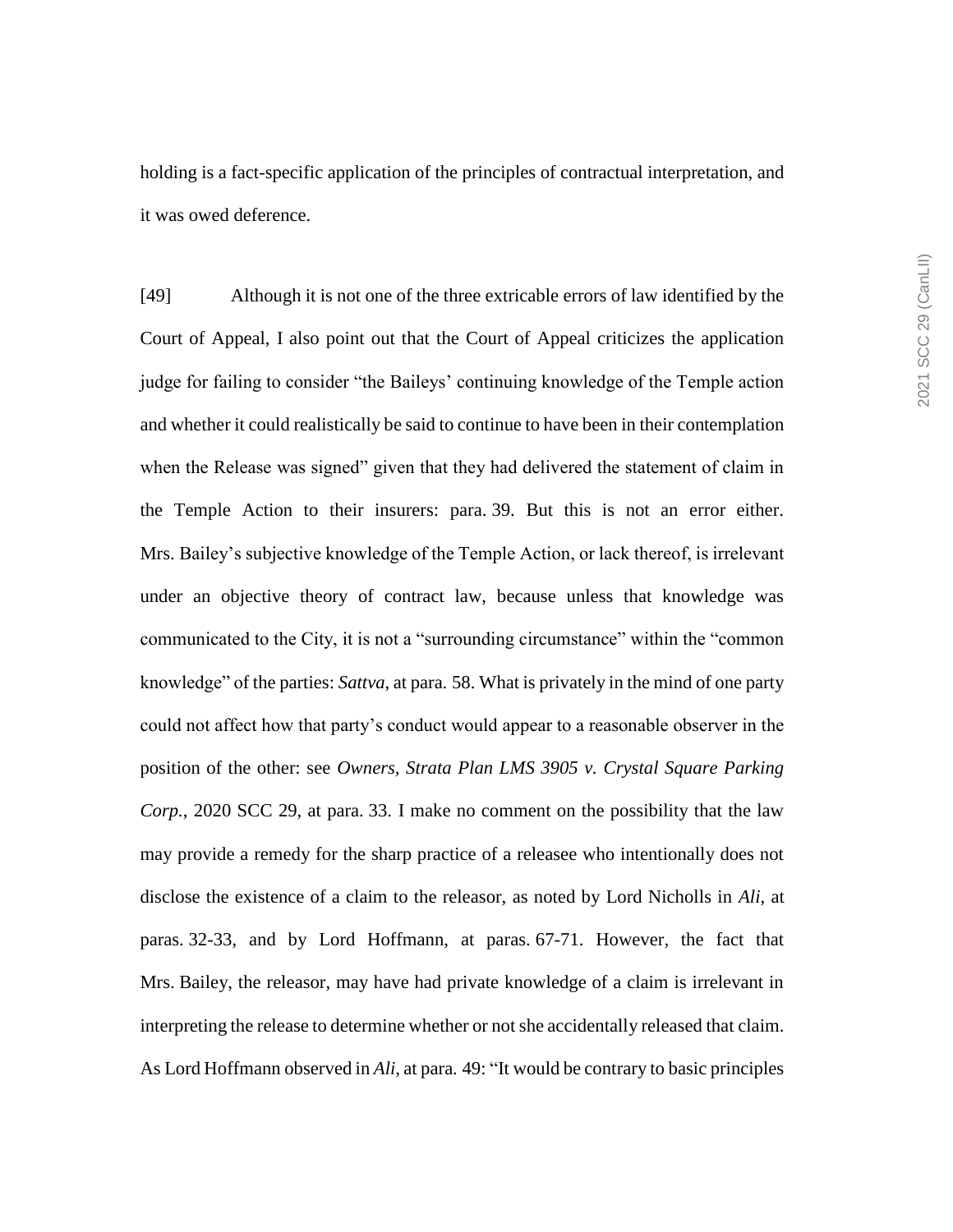of construction for the meaning of a document to be affected by facts which were known to one party but not reasonably available to the other."

[50] The application judge did not rely on Mrs. Bailey's subjective knowledge of the Temple Action in assessing the parties' mutual intent. He did find it "noteworthy" that Mrs. Bailey was aware or ought to have been aware of the Temple Action when she signed the release, having already been served with the statement of claim, but this observation did not form part of his analysis of "what was in the contemplation of the parties": para. 29. While not a model of clarity, he therefore avoided falling into the same error as the Court of Appeal.

### C. *Application*

[51] I see no reviewable error in the application judge's conclusion that the wording of the release encompasses Mrs. Bailey's third party claim. The release includes "all actions, suits, causes of action . . . foreseen or unforeseen . . . and claims of any kind or nature whatsoever arising out of or relating to the accident which occurred on or about March 3, 2009". This wording encompasses Mrs. Bailey's third party claim, arising out of Mr. Temple's damages from the accident. If this wording is held to be insufficient to include a claim arising out of the accident, it is hard to imagine what wording would be sufficient, aside from listing every type of claim imaginable one by one (third party claims, cross claims, counter claims, subrogated claims, claims in equity and common law, statutory claims, etc.). There is no principled reason to require parties to particularize the scope of the release in this fashion.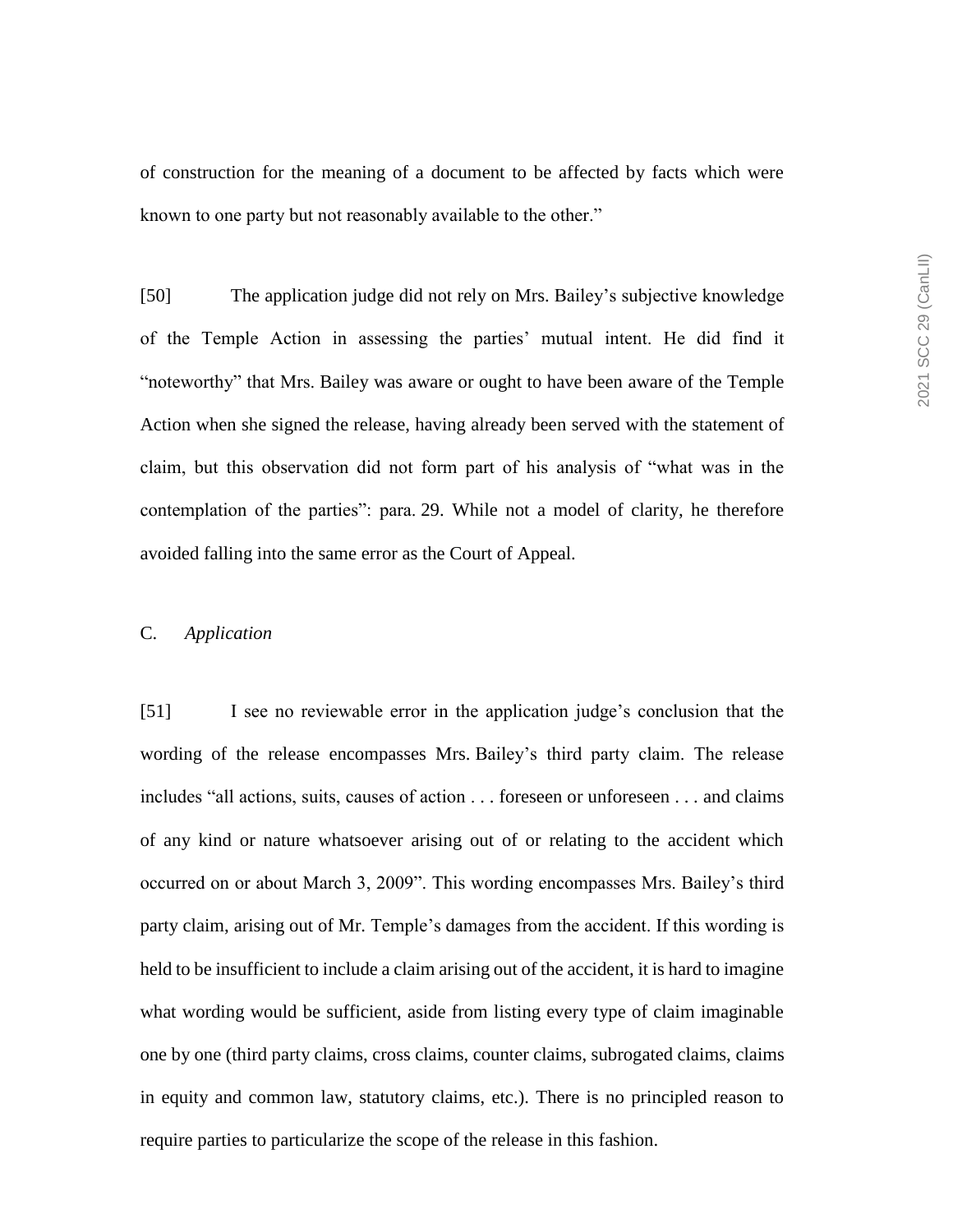[52] The next clause of the release affirms this broad interpretation. The contract does specifically reference "claims raised or which could have been raised in the [Bailey Action]", but it references these claims in the context of specifying that the *foregoing generality of the release is not limited to them*. This indicates that the "foregoing" is more general than claims that were or could have been raised in the Bailey Action. Otherwise the portion of the release that precedes "without limiting the generality of the foregoing" would be redundant. The application judge makes these points at paras. 21-22. There is no palpable and overriding error in his reading.

[53] There is also no palpable and overriding error in the application judge's finding that the surrounding circumstances are consistent with this reading. Both the City and the Baileys were aware that Mrs. Bailey had struck a City employee with her car, and both were aware that the other knew. This is obvious from the pleadings exchanged by the City and the Baileys in the Bailey Action. Both the City and Mrs. Bailey therefore knew, or ought to have known on an objective basis, that the City employee who had been hit may have an outstanding claim against Mrs. Bailey, or the City, or both, and that such a claim could put the City and Mrs. Bailey in an adverse position to one another, where it would be to both of their advantages to blame the damage on the other. This aspect of the factual matrix weighs in favour of interpreting the words of the release as including Mrs. Bailey's third party claim in the Temple Action. The application judge explains this at paras. 27-28 of his reasons.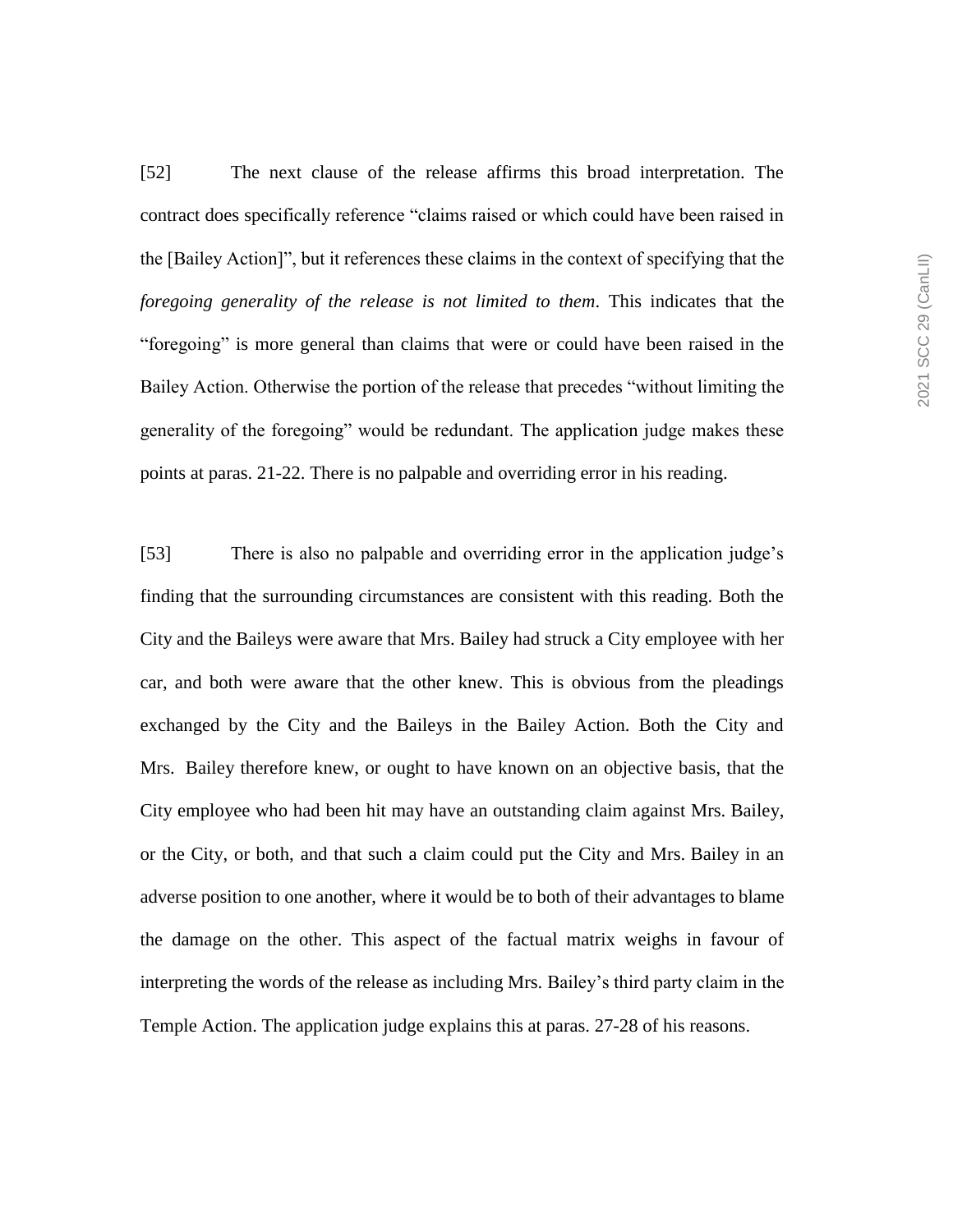[54] The application judge concluded that "it is sufficient [that] the parties were contemplating any and all types of claims relating to a particular event such as the Accident". In other words, because the parties narrowed the subject matter of the release to claims arising out of a particular event, the application judge found no tension between the words and the surrounding circumstances. As in *Biancaniello*, the release was circumscribed, and nothing in the surrounding circumstances indicated to the application judge that the words of the release should be interpreted to depart from what on a plain reading they would mean.

[55] In its own interpretation of the release, the Court of Appeal observed that the quantum of "only \$7,500" was "not inconsistent" with the conclusion that the parties intended to release only the Baileys' claims: paras. 63-64. This may be true, but the settlement quantum of \$7,500 is also not inconsistent with the application judge's interpretation, and in any case, there is no evidence in the record of the City's liability against which to compare the settlement quantum.

[56] I make one final observation. The application judge also considered the pre-contract negotiations in reaching his conclusion that the parties mutually intended to release Mrs. Bailey's claim: paras. 30-38. The Court of Appeal did too, but reached a different conclusion: paras. 67-68. Neither party argued that there was anything wrong with this approach by the courts below. However, there is a longstanding, traditional rule that evidence of negotiations is inadmissible when interpreting a contract: see *Resolute FP Canada Inc. v. Ontario (Attorney General)*, 2019 SCC 60, at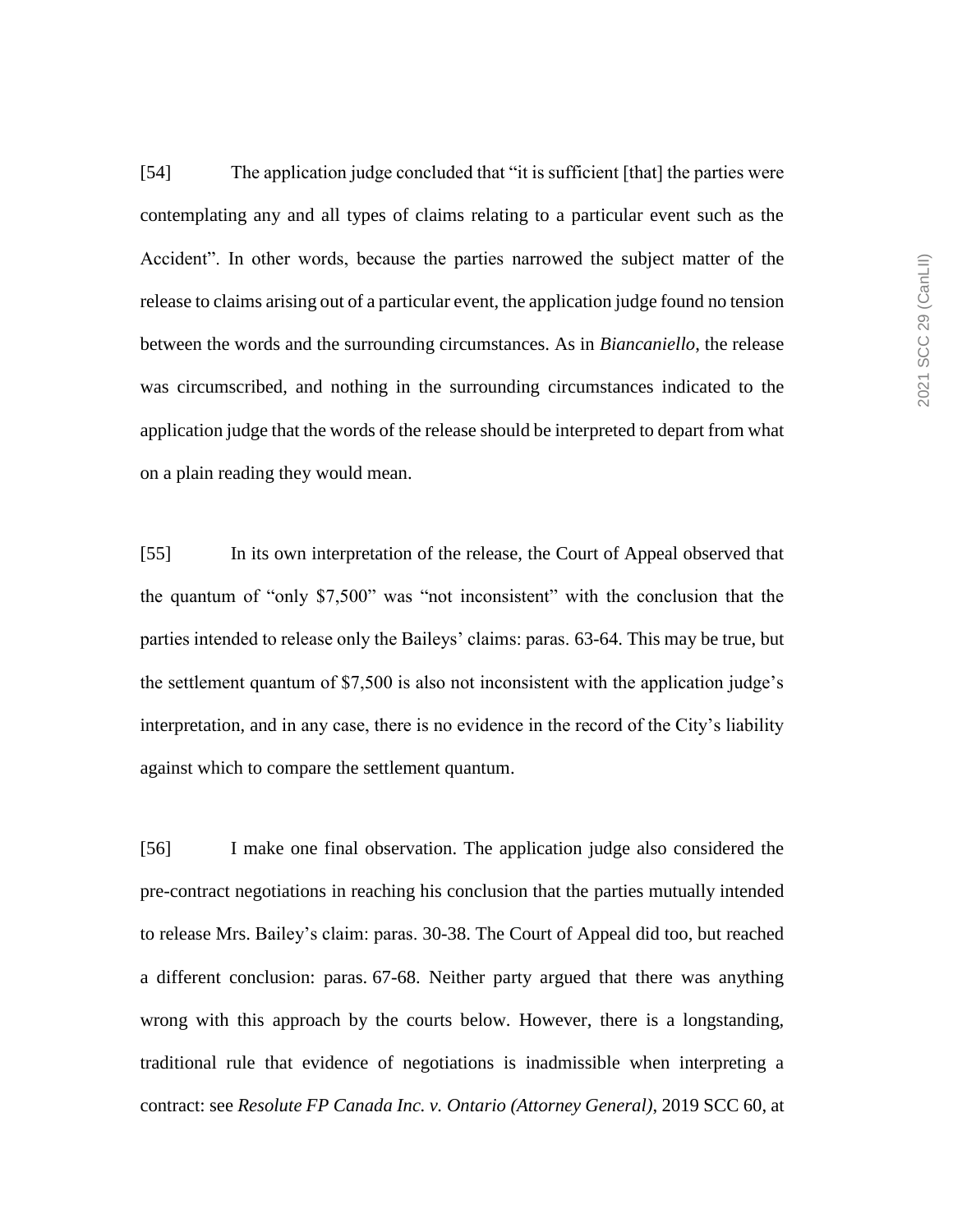para. 100, per Côté and Brown JJ., in dissent; *Chartbrook Ltd. v. Persimmon Homes Ltd.*, [2009] UKHL 38, [2009] 1 A.C. 1101; Hall, at pp. 423-32; A. Swan, J. Adamski and A. Y. Na, *Canadian Contract Law* (4th ed. 2018), at pp. 745-48; K. Lewison, *The Interpretation of Contracts* (7th ed. 2020), at pp. 117-31; J. D. McCamus, *The Law of Contracts* (3rd ed. 2020), at pp. 809-13. Justices Côté and Brown observed in *Resolute*  that this rule "sits uneasily" next to the approach from *Sattva* that directs courts to consider the surrounding circumstances in interpreting a contract: para. 100. Hall and the authors of *Canadian Contract Law* both emphasize the difficulty in drawing a principled distinction between the circumstances surrounding contract formation and negotiations.

[57] I leave for another day the question of whether, and if so, in what circumstances, negotiations will be admissible in interpreting a contract. That issue needs to await a case where it has been fully argued and is necessary in order to decide the appeal. In this case, the application judge did not consider the negotiations to be determinative in interpreting the contract one way or the other: see paras. 37-38 and 41.

[58] To conclude, there is no reviewable error in the application judge's conclusion that the release includes Mrs. Bailey's third party claim. The claim comes within the plain meaning of the words of the release, the surrounding circumstances confirm that the parties had objective knowledge of all the facts underlying